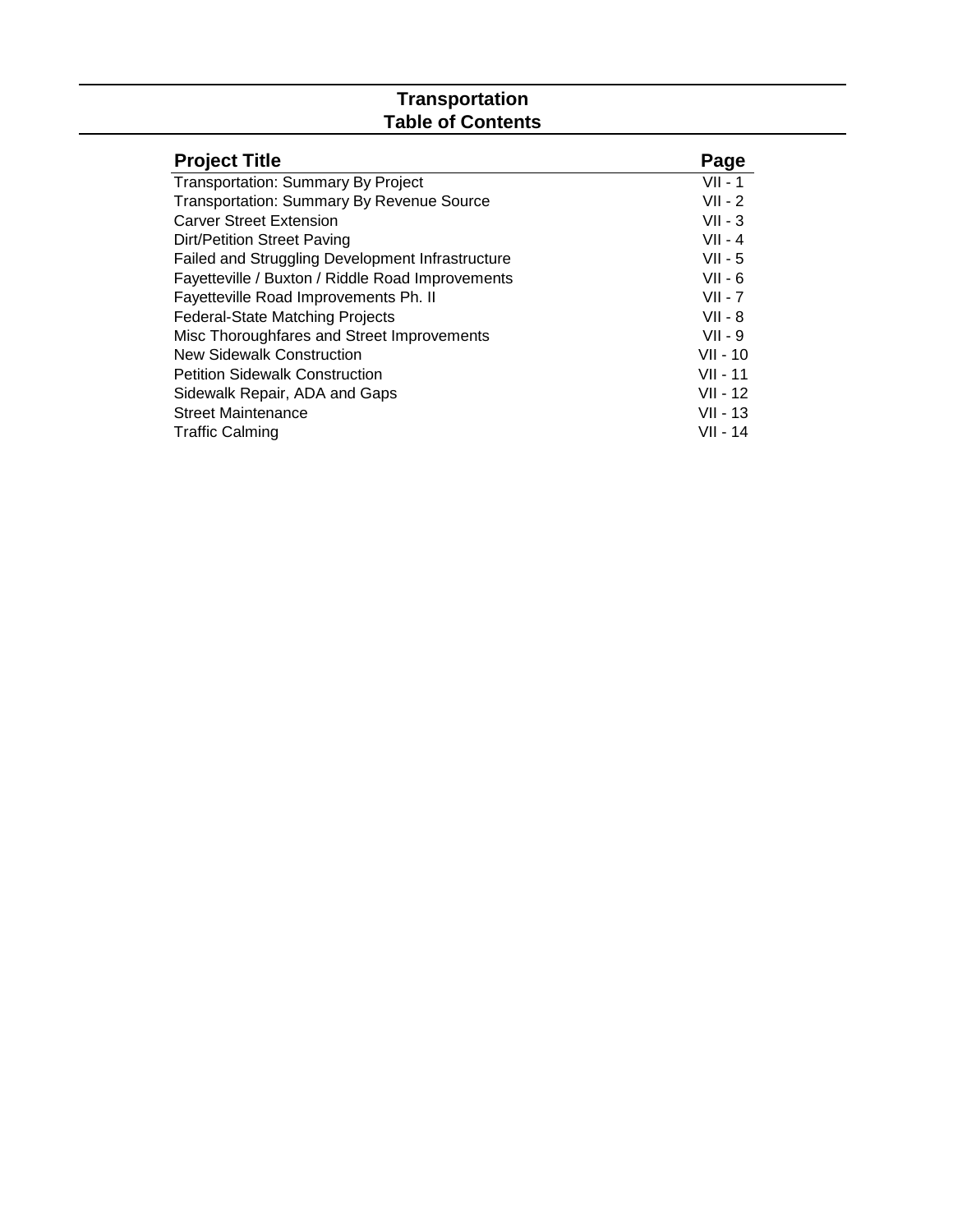|                                                           | <b>Program Category: Transportation</b> |             |             |                           |            |             |             |                        |                      |  |  |  |
|-----------------------------------------------------------|-----------------------------------------|-------------|-------------|---------------------------|------------|-------------|-------------|------------------------|----------------------|--|--|--|
|                                                           |                                         |             |             | <b>SUMMARY BY PROJECT</b> |            |             |             |                        |                      |  |  |  |
| Category                                                  | <b>Prior Year</b>                       | FY 2013-14  | FY 2014-15  | FY 2015-16                | FY 2016-17 | FY 2017-18  | FY 2018-19  | <b>Future</b><br>Years | <b>Total Request</b> |  |  |  |
| <b>Carver Street</b><br>Extension                         | 7,185,000                               | 0           | 0           | 0                         | $\pmb{0}$  | 0           | $\mathbf 0$ | $\mathbf 0$            | 7,185,000            |  |  |  |
| Dirt/Petition<br><b>Street Paving</b>                     | $\pmb{0}$                               | 250,000     | 250,000     | 250,000                   | 250,000    | 250,000     | 250,000     | 250,000                | 1,750,000            |  |  |  |
| Failed and<br>Struggling<br>Development<br>Infrastructure | 200,000                                 | 0           | 1,000,000   | 250,000                   | 0          | $\mathbf 0$ | $\mathbf 0$ | $\mathbf 0$            | 1,450,000            |  |  |  |
| Fayetteville /<br>Buxton / Riddle<br>Road<br>Improvements | $\mathbf 0$                             | 3,400,000   | 0           | $\mathbf 0$               | 0          | 0           | $\mathbf 0$ | $\mathbf 0$            | 3,400,000            |  |  |  |
| Fayetteville<br>Road<br>Improvements<br>Ph. II            | 1,000,000                               | 1,500,000   | 0           | 0                         | 0          | 0           | $\mathbf 0$ | $\mathbf 0$            | 2,500,000            |  |  |  |
| Federal-State<br>Matching<br>Projects                     | 7,168,094                               | 2,989,623   | 795,600     | 519,600                   | 0          | 0           | $\mathbf 0$ | $\mathbf 0$            | 11,472,917           |  |  |  |
| Misc<br>Thoroughfares<br>and Street<br>Improvements       | 3,310,544                               | 180,228     | 231,000     | 0                         | 0          | 0           | $\mathbf 0$ | $\mathbf 0$            | 3,721,772            |  |  |  |
| <b>New Sidewalk</b><br>Construction                       | 6,886,031                               | 521,659     | 250,000     | 250,000                   | 300,000    | 300,000     | 300,000     | 300,000                | 9,107,690            |  |  |  |
| Petition<br>Sidewalk<br>Construction                      | 424,119                                 | $\pmb{0}$   | 100,000     | 100,000                   | 100,000    | 100,000     | 100,000     | 100,000                | 1,024,119            |  |  |  |
| Sidewalk<br>Repair, ADA<br>and Gaps                       | 100,000                                 | 100,000     | 100,000     | 100,000                   | 100,000    | 100,000     | 100,000     | 100,000                | 800,000              |  |  |  |
| <b>Street</b><br>Maintenance                              | 500,000                                 | 0           | 0           | 0                         | 0          | 0           | $\mathbf 0$ | 0                      | 500,000              |  |  |  |
| <b>Traffic Calming</b>                                    | 1,100,000                               | 375,000     | 125,551     | 0                         | 0          | 0           | 0           | $\mathbf 0$            | 1,600,551            |  |  |  |
|                                                           | \$27,873,788                            | \$9,316,510 | \$2,852,151 | \$1,469,600               | \$750,000  | \$750,000   | \$750,000   | \$750,000              | \$44,512,049         |  |  |  |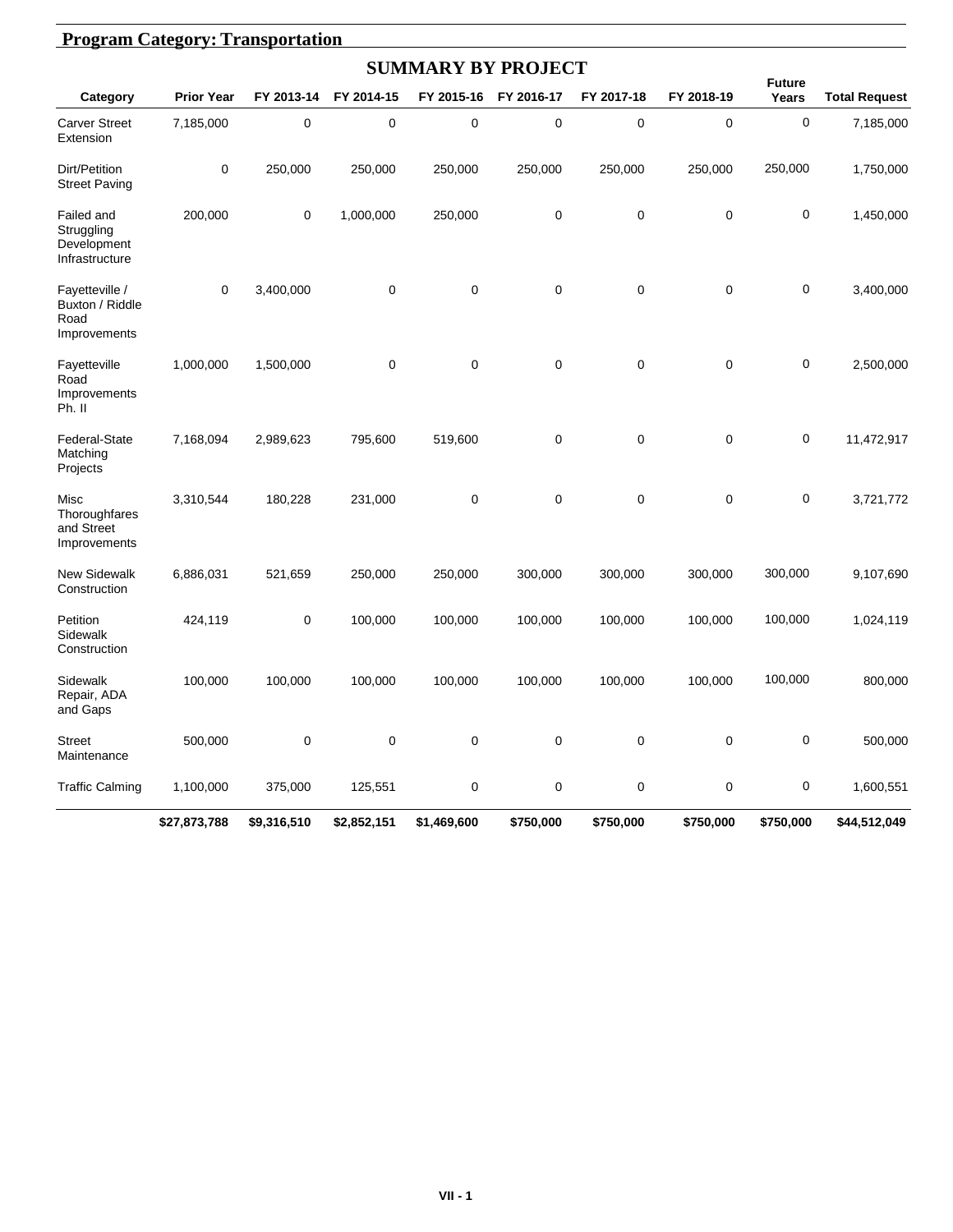# **SUMMARY BY REVENUE SOURCE**

|                          |                   |             |             |             |            |            |            | <b>Future</b> |                    |
|--------------------------|-------------------|-------------|-------------|-------------|------------|------------|------------|---------------|--------------------|
| Category                 | <b>Prior Year</b> | FY 2013-14  | FY 2014-15  | FY 2015-16  | FY 2016-17 | FY 2017-18 | FY 2018-19 | Years         | <b>Total Funds</b> |
| Unidentified             | 0                 | 0           | 2,145,600   | 1,119,600   | 400.000    | 400,000    | 400.000    | 400.000       | 4,865,200          |
| <b>Rev Unauthorized</b>  |                   |             |             |             |            |            |            |               | $\Omega$           |
| <b>Rev Authorized</b>    |                   |             |             |             |            |            |            |               |                    |
| Pay-As-You-Go            | 1,204,948         |             |             |             |            |            |            | 0             | 1,204,948          |
| Other                    | 1,250,570         | 521.659     |             |             |            |            |            | 0             | 1,772,229          |
| Intergovernmental        | 4,978,049         |             |             |             |            |            |            | 0             | 4,978,049          |
| <b>Installment Sales</b> | 3,010,952         | 1.894.851   | 706.551     | 350.000     | 350.000    | 350.000    | 350,000    | 350,000       | 7,362,354          |
| <b>Impact Fees</b>       | 8,938,130         | 6.900.000   |             |             |            |            |            | 0             | 15,838,130         |
| <b>GOB Unauthorized</b>  |                   |             |             |             |            |            |            |               |                    |
| <b>GOB Authorized</b>    | 8.491.139         |             |             |             | 0          |            |            | 0             | 8,491,139          |
|                          | \$27,873,788      | \$9,316,510 | \$2,852,151 | \$1,469,600 | \$750,000  | \$750,000  | \$750,000  | \$750,000     | \$44,512,049       |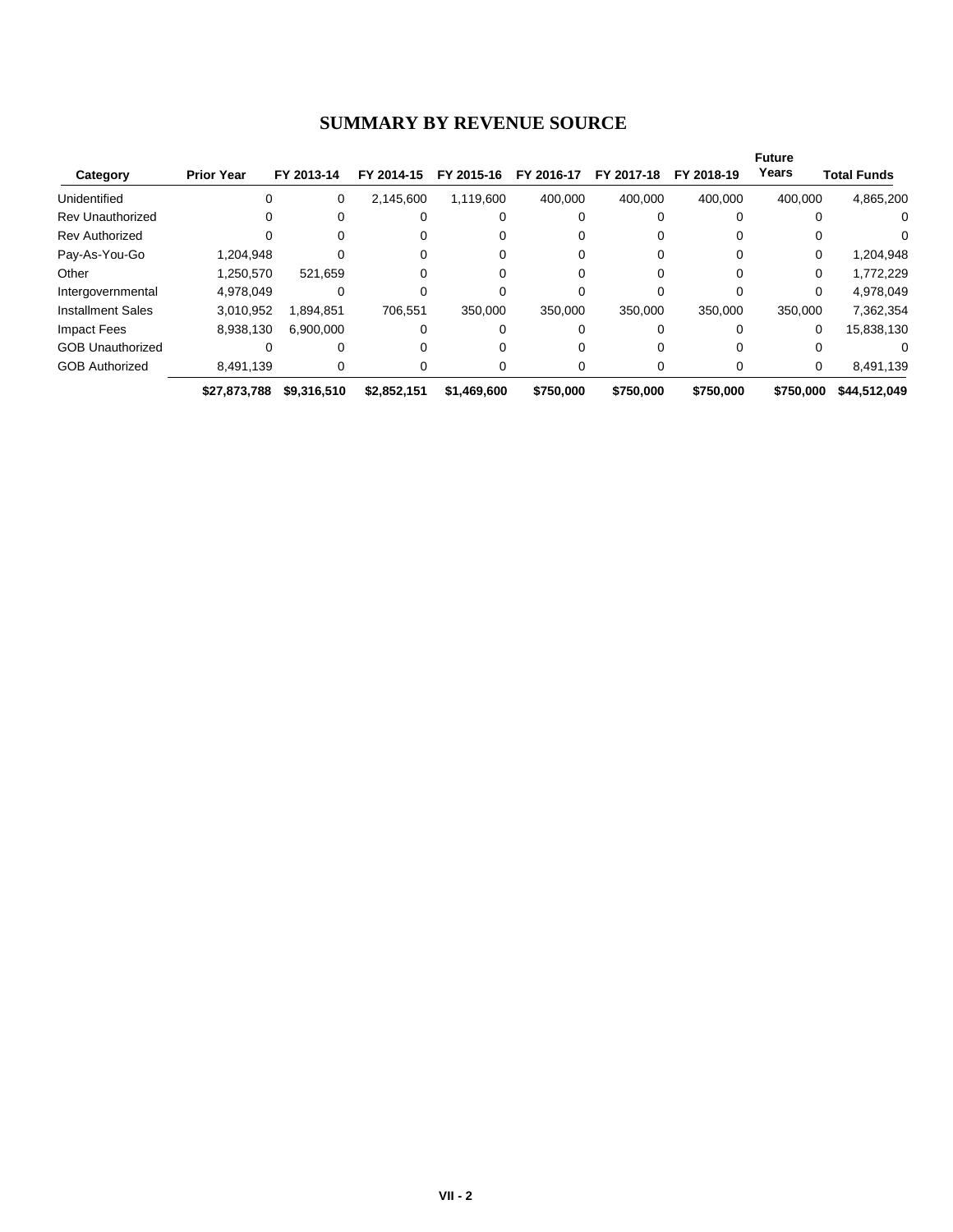| Service Area                   | Department                       |                                                                         |                     | Division/Program: |                         |                                |         |                         |              |
|--------------------------------|----------------------------------|-------------------------------------------------------------------------|---------------------|-------------------|-------------------------|--------------------------------|---------|-------------------------|--------------|
| Transportation                 |                                  |                                                                         | <b>Public Works</b> |                   |                         | Engineering                    |         | $\overline{\mathbf{c}}$ |              |
| <b>Project Title</b>           |                                  |                                                                         | <b>Pin Number</b>   |                   |                         | Master Plan                    |         |                         |              |
| <b>Carver Street Extension</b> |                                  |                                                                         | 0833-01-45-7719     |                   |                         | Long Range Transportation Plan |         |                         |              |
| <b>Project Description</b>     | Danube Lane east to Hamlin Road. | This project extends Carver Street one mile in northeastern Durham from |                     |                   |                         |                                |         |                         |              |
|                                |                                  |                                                                         |                     |                   |                         |                                |         |                         |              |
| PROJECT STATUS -               |                                  | June 2013                                                               |                     |                   | <b>PROJECTED DATES:</b> |                                |         | <b>TYPE REQUEST</b>     |              |
|                                | <b>Total Expenditures</b>        | \$1,085,489                                                             |                     | Beginning         |                         | 07/12                          |         | Continuation            |              |
|                                |                                  |                                                                         |                     |                   | Completion              | 07/14                          |         |                         |              |
| <b>Appropriation</b>           | <b>Prior Year</b>                | 2013-14                                                                 | 2014-15             | 2015-16           | 2016-17                 | 2017-18                        | 2018-19 | <b>Future</b><br>Years  | <b>TOTAL</b> |
| Planning/Design                | \$2,050,000                      | \$0                                                                     | \$0                 | \$0               | \$0                     | \$0                            | \$0     | \$0                     | \$2,050,000  |
| Land                           | \$2,635,000                      | \$0                                                                     | \$0                 | \$0               | \$0                     | \$0                            | \$0     | \$0                     | \$2,635,000  |
| Construction                   | \$2,500,000                      | \$0                                                                     | \$0                 | \$0               | \$0                     | \$0                            | \$0     | \$0                     | \$2,500,000  |
| <b>Total</b>                   | \$7,185,000                      | \$0                                                                     | \$0                 | \$0               | \$0                     | \$0                            | \$0     | \$0                     | \$7,185,000  |
| Revenue                        | <b>Prior Year</b>                | 2013-14                                                                 | 2014-15             | 2015-16           | 2016-17                 | 2017-18                        | 2018-19 | <b>Future</b><br>Years  | <b>TOTAL</b> |
| Pay-As-You-Go                  | \$0                              | \$0                                                                     | \$0                 | \$0               | \$0                     | \$0                            | \$0     | \$0                     | \$0          |
| <b>GOB Authorized</b>          | \$0                              | \$0                                                                     | \$0                 | \$0               | \$0                     | \$0                            | \$0     | \$0                     | \$0          |
| <b>GOB Unauthorize</b>         | \$0                              | \$0                                                                     | \$0                 | \$0               | \$0                     | \$0                            | \$0     | \$0                     | \$0          |
| <b>Rev Authorized</b>          | \$0                              | \$0                                                                     | \$0                 | \$0               | \$0                     | \$0                            | \$0     | \$0                     | \$0          |
| Rev Unauthorized               | \$0                              | \$0                                                                     | \$0                 | \$0               | \$0                     | \$0                            | \$0     | \$0                     | \$0          |
| <b>Installment Sales</b>       | \$0                              | \$0                                                                     | \$0                 | \$0               | \$0                     | \$0                            | \$0     | \$0                     | \$0          |
| <b>Impact Fees</b>             | \$7,185,000                      | \$0                                                                     | \$0                 | \$0               | \$0                     | \$0                            | \$0     | \$0                     | \$7,185,000  |
| Intergovernmental              | \$0                              | \$0                                                                     | \$0                 | \$0               | \$0                     | \$0                            | \$0     | \$0                     | \$0          |
| Other                          | \$0                              | \$0                                                                     | \$0                 | \$0               | \$0                     | \$0                            | \$0     | \$0                     | \$0          |
| Unidentified                   | \$0                              | \$0                                                                     | \$0                 | \$0               | \$0                     | \$0                            | \$0     | \$0                     | \$0          |
| <b>Total</b>                   | \$7,185,000                      | \$0                                                                     | \$0                 | \$0               | \$0                     | \$0                            | \$0     | \$0                     | \$7,185,000  |
| <b>Operating</b>               | <b>Prior Year</b>                | 2013-14                                                                 | 2014-15             | 2015-16           | 2016-17                 | 2017-18                        | 2018-19 | <b>Future</b><br>Years  | <b>TOTAL</b> |
| Capital Outlay                 | \$0                              | \$0                                                                     | \$0                 | \$0               | \$0                     | \$0                            | \$0     | \$0                     | \$0          |
| Maint/Operations               | \$0                              | \$0                                                                     | \$0                 | \$0               | \$0                     | \$0                            | \$0     | \$0                     | \$0          |
| Personnel                      | \$0                              | \$0                                                                     | \$0                 | \$0               | \$0                     | \$0                            | \$0     | \$0                     | \$0          |
| <b>Total</b>                   | \$0                              | \$0                                                                     | \$0                 | \$0               | \$0                     | \$0                            | \$0     | \$0                     | \$0          |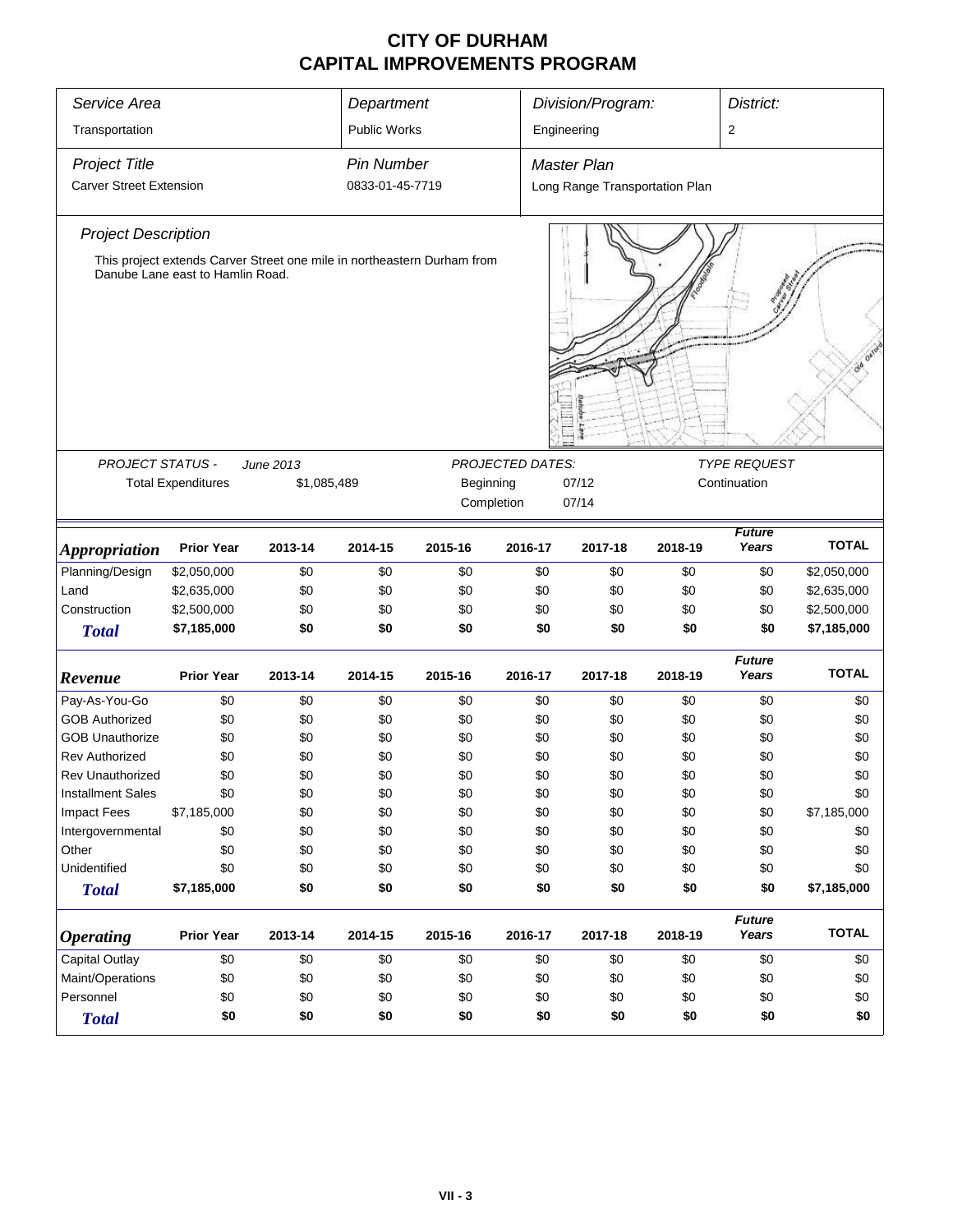| Service Area                                                                                                                                                                                                                                                                                                                     |                           |           | Department          |           |                                 | Division/Program: |              | District:              |              |  |  |  |
|----------------------------------------------------------------------------------------------------------------------------------------------------------------------------------------------------------------------------------------------------------------------------------------------------------------------------------|---------------------------|-----------|---------------------|-----------|---------------------------------|-------------------|--------------|------------------------|--------------|--|--|--|
| Transportation                                                                                                                                                                                                                                                                                                                   |                           |           | <b>Public Works</b> |           |                                 | Engineering       |              | All                    |              |  |  |  |
| <b>Project Title</b>                                                                                                                                                                                                                                                                                                             |                           |           | <b>Pin Number</b>   |           |                                 | Master Plan       |              |                        |              |  |  |  |
| Dirt/Petition Street Paving                                                                                                                                                                                                                                                                                                      |                           |           |                     |           | <b>Pavement Condition Study</b> |                   |              |                        |              |  |  |  |
| <b>Project Description</b>                                                                                                                                                                                                                                                                                                       |                           |           |                     |           |                                 |                   |              |                        |              |  |  |  |
| Funding is to pave gravel or dirt streets. The projects have been ordered by<br>City Council once a successful petition has been completed by the property<br>owners, or have been ordered under City Councils Enabling Act Authority.<br><b>PROJECT STATUS -</b><br><b>TYPE REQUEST</b><br>June 2013<br><b>PROJECTED DATES:</b> |                           |           |                     |           |                                 |                   |              |                        |              |  |  |  |
|                                                                                                                                                                                                                                                                                                                                  | <b>Total Expenditures</b> |           | \$3,953,370         |           | Beginning                       | 07/12             | Continuation |                        |              |  |  |  |
|                                                                                                                                                                                                                                                                                                                                  |                           |           |                     |           | Completion                      | 07/18             |              |                        |              |  |  |  |
| <b>Appropriation</b>                                                                                                                                                                                                                                                                                                             | <b>Prior Year</b>         | 2013-14   | 2014-15             | 2015-16   | 2016-17                         | 2017-18           | 2018-19      | <b>Future</b><br>Years | <b>TOTAL</b> |  |  |  |
| Construction                                                                                                                                                                                                                                                                                                                     | \$0                       | \$250,000 | \$250,000           | \$250,000 | \$250,000                       | \$250,000         | \$250,000    | \$250,000              | \$1,750,000  |  |  |  |
| <b>Total</b>                                                                                                                                                                                                                                                                                                                     | \$0                       | \$250,000 | \$250,000           | \$250,000 | \$250,000                       | \$250,000         | \$250,000    | \$250,000              | \$1,750,000  |  |  |  |
| Revenue                                                                                                                                                                                                                                                                                                                          | <b>Prior Year</b>         | 2013-14   | 2014-15             | 2015-16   | 2016-17                         | 2017-18           | 2018-19      | <b>Future</b><br>Years | <b>TOTAL</b> |  |  |  |
| <b>Installment Sales</b>                                                                                                                                                                                                                                                                                                         | \$0                       | \$250,000 | \$250,000           | \$250,000 | \$250,000                       | \$250,000         | \$250,000    | \$250,000              | \$1,750,000  |  |  |  |
| Unidentified                                                                                                                                                                                                                                                                                                                     | \$0                       | \$0       | \$0                 | \$0       | \$0                             | \$0               | \$0          | \$0                    | \$0          |  |  |  |
| <b>Total</b>                                                                                                                                                                                                                                                                                                                     | \$0                       | \$250,000 | \$250,000           | \$250,000 | \$250,000                       | \$250,000         | \$250,000    | \$250,000              | \$1,750,000  |  |  |  |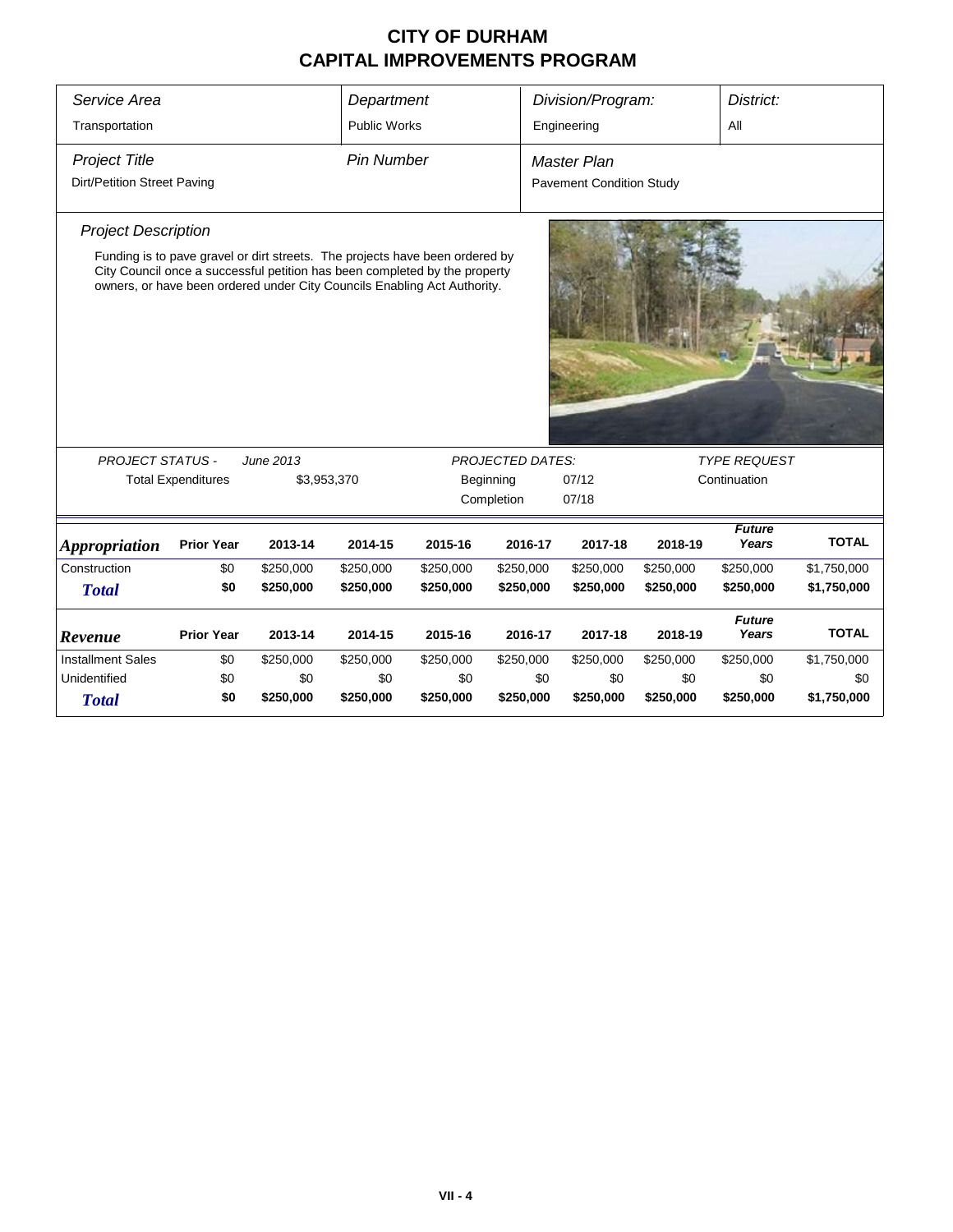| Service Area                                        |                           |           | Department                                                       |                                                                                                                                                                                                                                                                                                                 |                         | Division/Program: |                                    | District:                           |              |
|-----------------------------------------------------|---------------------------|-----------|------------------------------------------------------------------|-----------------------------------------------------------------------------------------------------------------------------------------------------------------------------------------------------------------------------------------------------------------------------------------------------------------|-------------------------|-------------------|------------------------------------|-------------------------------------|--------------|
| Transportation                                      |                           |           | <b>Public Works</b>                                              |                                                                                                                                                                                                                                                                                                                 |                         | Engineering       |                                    | All                                 |              |
| <b>Project Title</b>                                |                           |           | <b>Pin Number</b>                                                |                                                                                                                                                                                                                                                                                                                 |                         | Master Plan       |                                    |                                     |              |
| Failed and Struggling Development<br>Infrastructure |                           |           |                                                                  |                                                                                                                                                                                                                                                                                                                 |                         |                   |                                    |                                     |              |
| <b>Project Description</b>                          |                           |           |                                                                  |                                                                                                                                                                                                                                                                                                                 |                         |                   |                                    |                                     |              |
| There remains a shortfall.                          |                           |           | Funding for completon of infrastructure in Failed and Struggling | Developments. Failed and Struggling Developments are a new category of<br>funding that has arisen from the economic downturn of 2007. Bonding for<br>completion of the infrastructure in these neighborhoods is inadequate. Some<br>of the funding needs will be recouped by assessment of the property owners. |                         |                   | <b>Picture</b><br><b>Available</b> |                                     |              |
|                                                     |                           |           |                                                                  |                                                                                                                                                                                                                                                                                                                 |                         |                   |                                    |                                     |              |
| <b>PROJECT STATUS -</b>                             |                           | June 2013 | \$0                                                              |                                                                                                                                                                                                                                                                                                                 | <b>PROJECTED DATES:</b> |                   |                                    | <i>TYPE REQUEST</i><br>Continuation |              |
|                                                     | <b>Total Expenditures</b> |           |                                                                  | Beginning                                                                                                                                                                                                                                                                                                       | Completion              | 07/12<br>12/13    |                                    |                                     |              |
|                                                     |                           |           |                                                                  |                                                                                                                                                                                                                                                                                                                 |                         |                   |                                    |                                     |              |
| <i><b>Appropriation</b></i>                         | <b>Prior Year</b>         | 2013-14   | 2014-15                                                          | 2015-16                                                                                                                                                                                                                                                                                                         | 2016-17                 | 2017-18           | 2018-19                            | <b>Future</b><br>Years              | <b>TOTAL</b> |
| Planning/Design                                     | \$0                       | \$0       | \$0                                                              | \$0                                                                                                                                                                                                                                                                                                             | \$0                     | \$0               | \$0                                | \$0                                 | \$0          |
| Land                                                | \$0                       | \$0       | \$0                                                              | \$0                                                                                                                                                                                                                                                                                                             | \$0                     | \$0               | \$0                                | \$0                                 | \$0          |
| Construction                                        | \$200,000                 | \$0       | \$1,000,000                                                      | \$250,000                                                                                                                                                                                                                                                                                                       | \$0                     | \$0               | \$0                                | \$0                                 | \$1,450,000  |
| Equip/Furnishings                                   | \$0                       | \$0       | \$0                                                              | \$0                                                                                                                                                                                                                                                                                                             | \$0                     | \$0               | \$0                                | \$0                                 | \$0          |
| Contingency                                         | \$0                       | \$0       | \$0                                                              | \$0                                                                                                                                                                                                                                                                                                             | \$0                     | \$0               | \$0                                | \$0                                 | \$0          |
| <b>Total</b>                                        | \$200,000                 | \$0       | \$1,000,000                                                      | \$250,000                                                                                                                                                                                                                                                                                                       | \$0                     | \$0               | \$0                                | \$0                                 | \$1,450,000  |
| Revenue                                             | <b>Prior Year</b>         | 2013-14   | 2014-15                                                          | 2015-16                                                                                                                                                                                                                                                                                                         | 2016-17                 | 2017-18           | 2018-19                            | <b>Future</b><br>Years              | <b>TOTAL</b> |
| Pay-As-You-Go                                       | \$0                       | \$0       | \$0                                                              | \$0                                                                                                                                                                                                                                                                                                             | \$0                     | \$0               | \$0                                | \$0                                 | \$0          |
| <b>GOB Authorized</b>                               | \$0                       | \$0       | \$0                                                              | \$0                                                                                                                                                                                                                                                                                                             | \$0                     | \$0               | \$0                                | \$0                                 | \$0          |
| <b>GOB Unauthorize</b>                              | \$0                       | \$0       | \$0                                                              | \$0                                                                                                                                                                                                                                                                                                             | \$0                     | \$0               | \$0                                | \$0                                 | \$0          |
| <b>Rev Authorized</b>                               | \$0                       | \$0       | \$0                                                              | \$0                                                                                                                                                                                                                                                                                                             | \$0                     | \$0               | \$0                                | \$0                                 | \$0          |
| Rev Unauthorized                                    | \$0                       | \$0       | \$0                                                              | \$0                                                                                                                                                                                                                                                                                                             | \$0                     | \$0               | \$0                                | \$0                                 | \$0          |
| <b>Installment Sales</b>                            | \$200,000                 | \$0       | \$0                                                              | \$0                                                                                                                                                                                                                                                                                                             | \$0                     | \$0               | \$0                                | \$0                                 | \$200,000    |
| <b>Impact Fees</b>                                  | \$0                       | \$0       | \$0                                                              | \$0                                                                                                                                                                                                                                                                                                             | \$0                     | \$0               | \$0                                | \$0                                 | \$0          |
| Intergovernmental                                   | \$0                       | \$0       | \$0                                                              | \$0                                                                                                                                                                                                                                                                                                             | \$0                     | \$0               | \$0                                | \$0                                 | \$0          |
| Other                                               | \$0                       | \$0       | \$0                                                              | \$0                                                                                                                                                                                                                                                                                                             | \$0                     | \$0               | \$0                                | \$0                                 | \$0          |
| Unidentified                                        | \$0                       | \$0       | \$1,000,000                                                      | \$250,000                                                                                                                                                                                                                                                                                                       | \$0                     | \$0               | \$0                                | \$0                                 | \$1,250,000  |
| <b>Total</b>                                        | \$200,000                 | \$0       | \$1,000,000                                                      | \$250,000                                                                                                                                                                                                                                                                                                       | \$0                     | \$0               | \$0                                | \$0                                 | \$1,450,000  |
| <b>Operating</b>                                    | <b>Prior Year</b>         | 2013-14   | 2014-15                                                          | 2015-16                                                                                                                                                                                                                                                                                                         | 2016-17                 | 2017-18           | 2018-19                            | <b>Future</b><br>Years              | <b>TOTAL</b> |
| Capital Outlay                                      | \$0                       | \$0       | \$0                                                              | \$0                                                                                                                                                                                                                                                                                                             | \$0                     | \$0               | \$0                                | \$0                                 | \$0          |
| Maint/Operations                                    | \$0                       | \$0       | \$0                                                              | \$0                                                                                                                                                                                                                                                                                                             | \$0                     | \$0               | \$0                                | \$0                                 | \$0          |
| Personnel                                           | \$0                       | \$0       | \$0                                                              | \$0                                                                                                                                                                                                                                                                                                             | \$0                     | \$0               | \$0                                | \$0                                 | \$0          |
| <b>Total</b>                                        | \$0                       | \$0       | \$0                                                              | \$0                                                                                                                                                                                                                                                                                                             | \$0                     | \$0               | \$0                                | \$0                                 | \$0          |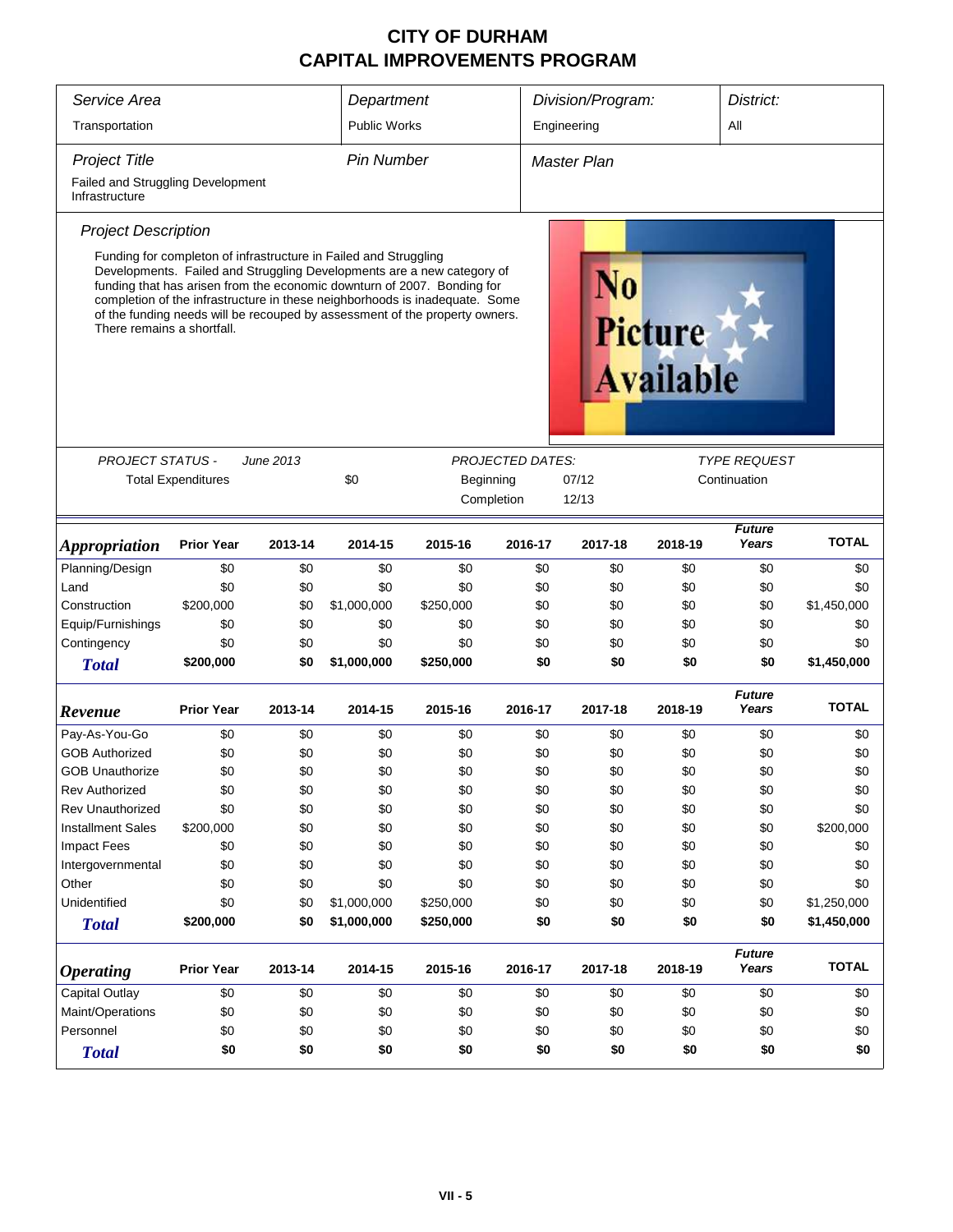| Service Area                                                |                           |                                                                                                                                                               | Department          |           |                         | Division/Program:             |            | District:              |              |
|-------------------------------------------------------------|---------------------------|---------------------------------------------------------------------------------------------------------------------------------------------------------------|---------------------|-----------|-------------------------|-------------------------------|------------|------------------------|--------------|
| Transportation                                              |                           |                                                                                                                                                               | <b>Public Works</b> |           |                         | Engineering Survey, Design an |            | 4                      |              |
| <b>Project Title</b><br>Fayetteville / Buxton / Riddle Road |                           |                                                                                                                                                               | <b>Pin Number</b>   |           |                         | <b>Master Plan</b>            |            |                        |              |
| Improvements                                                |                           |                                                                                                                                                               |                     |           |                         |                               |            |                        |              |
| <b>Project Description</b>                                  |                           |                                                                                                                                                               |                     |           |                         |                               |            |                        |              |
|                                                             |                           | This project will provide improvements to Fayetteville Road by realignment of<br>Buxton Road and Riddle Road to form one intersection with Fayetteville Road. |                     |           |                         |                               |            |                        |              |
| <b>PROJECT STATUS -</b>                                     |                           | June 2013                                                                                                                                                     |                     |           | <b>PROJECTED DATES:</b> |                               |            | <b>TYPE REQUEST</b>    |              |
|                                                             | <b>Total Expenditures</b> | \$3,953,370                                                                                                                                                   |                     | Beginning |                         | 07/13                         | <b>New</b> |                        |              |
|                                                             |                           |                                                                                                                                                               |                     |           | Completion              | 07/14                         |            |                        |              |
| <b>Appropriation</b>                                        | <b>Prior Year</b>         | 2013-14                                                                                                                                                       | 2014-15             | 2015-16   | 2016-17                 | 2017-18                       | 2018-19    | <b>Future</b><br>Years | <b>TOTAL</b> |
| Land                                                        | \$0                       | \$1,600,000                                                                                                                                                   | \$0                 | \$0       | \$0                     | \$0                           | \$0        | \$0                    | \$1,600,000  |
| Construction                                                | \$0                       | \$1,800,000                                                                                                                                                   | \$0                 | \$0       | \$0                     | \$0                           | \$0        | \$0                    | \$1,800,000  |
| <b>Total</b>                                                | \$0                       | \$3,400,000                                                                                                                                                   | \$0                 | \$0       | \$0                     | \$0                           | \$0        | \$0                    | \$3,400,000  |
| Revenue                                                     | <b>Prior Year</b>         | 2013-14                                                                                                                                                       | 2014-15             | 2015-16   | 2016-17                 | 2017-18                       | 2018-19    | <b>Future</b><br>Years | <b>TOTAL</b> |
| <b>Impact Fees</b>                                          | \$0                       | \$3,400,000                                                                                                                                                   | \$0                 | \$0       | \$0                     | \$0                           | \$0        | \$0                    | \$3,400,000  |
| <b>Total</b>                                                | \$0                       | \$3,400,000                                                                                                                                                   | \$0                 | \$0       | \$0                     | \$0                           | \$0        | \$0                    | \$3,400,000  |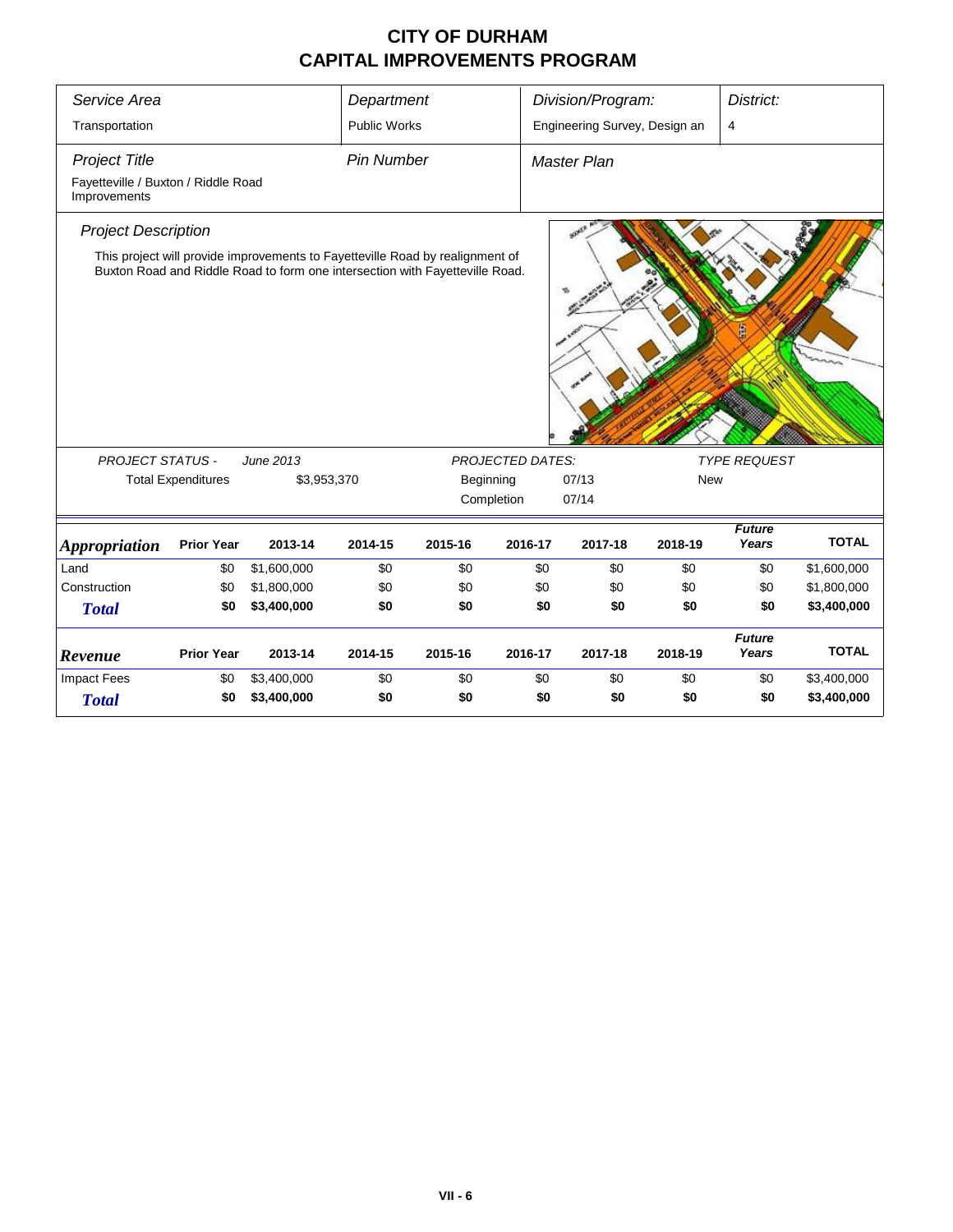| Service Area<br>Division/Program:<br>District:<br>Department                                                                                                                                                                |                                                                    |             |                     |                         |                         |                                |              |                        |              |  |  |
|-----------------------------------------------------------------------------------------------------------------------------------------------------------------------------------------------------------------------------|--------------------------------------------------------------------|-------------|---------------------|-------------------------|-------------------------|--------------------------------|--------------|------------------------|--------------|--|--|
| Transportation                                                                                                                                                                                                              |                                                                    |             | <b>Public Works</b> |                         |                         | Engineering                    |              | 4                      |              |  |  |
| <b>Project Title</b>                                                                                                                                                                                                        |                                                                    |             | <b>Pin Number</b>   |                         |                         | <b>Master Plan</b>             |              |                        |              |  |  |
| Fayetteville Road Improvements Ph. II                                                                                                                                                                                       |                                                                    |             | 0729-02-76-3045     |                         |                         | Long Range Transportation Plan |              |                        |              |  |  |
| <b>Project Description</b>                                                                                                                                                                                                  |                                                                    |             |                     |                         |                         |                                |              |                        |              |  |  |
| This project will provide improvements to Fayetteville Road that promotes<br>safety and better traffic flow. The project limits are from Riddle Road south to<br>Woodcroft Parkway.<br>ECC Sta. 132 O4.85<br>44 03' 50.4' E |                                                                    |             |                     |                         |                         |                                |              |                        |              |  |  |
| <b>PROJECT STATUS -</b>                                                                                                                                                                                                     |                                                                    | June 2013   |                     |                         | <b>PROJECTED DATES:</b> |                                |              | <b>TYPE REQUEST</b>    |              |  |  |
|                                                                                                                                                                                                                             | <b>Total Expenditures</b>                                          | \$1,025,304 |                     | Beginning<br>Completion |                         | 07/12<br>12/15                 | Continuation |                        |              |  |  |
| <b>Appropriation</b>                                                                                                                                                                                                        | <b>Prior Year</b>                                                  | 2013-14     | 2014-15             | 2015-16                 | 2016-17                 | 2017-18                        | 2018-19      | <b>Future</b><br>Years | <b>TOTAL</b> |  |  |
| Planning/Design                                                                                                                                                                                                             | \$1,000,000                                                        | \$0         | \$0                 | \$0                     | \$0                     | \$0                            | \$0          | \$0                    | \$1,000,000  |  |  |
| Land                                                                                                                                                                                                                        | \$0                                                                | \$0         | \$0                 | \$0                     | \$0                     | \$0                            | \$0          | \$0                    | \$0          |  |  |
| Construction                                                                                                                                                                                                                | \$0                                                                | \$1,500,000 | \$0                 | \$0                     | \$0                     | \$0                            | \$0          | \$0                    | \$1,500,000  |  |  |
| Equip/Furnishings                                                                                                                                                                                                           | \$0                                                                | \$0         | \$0                 | \$0                     | \$0                     | \$0                            | \$0          | \$0                    | \$0          |  |  |
| Contingency                                                                                                                                                                                                                 | \$0                                                                | \$0         | \$0                 | \$0                     | \$0                     | \$0                            | \$0          | \$0                    | \$0          |  |  |
| <b>Total</b>                                                                                                                                                                                                                | \$1,000,000                                                        | \$1,500,000 | \$0                 | \$0                     | \$0                     | \$0                            | \$0          | \$0                    | \$2,500,000  |  |  |
| Revenue                                                                                                                                                                                                                     | <b>Prior Year</b>                                                  | 2013-14     | 2014-15             | 2015-16                 | 2016-17                 | 2017-18                        | 2018-19      | <b>Future</b><br>Years | <b>TOTAL</b> |  |  |
| Pay-As-You-Go                                                                                                                                                                                                               | \$0                                                                | \$0         | \$0                 | \$0                     | \$0                     | \$0                            | \$0          | \$0                    | \$0          |  |  |
| <b>GOB Authorized</b>                                                                                                                                                                                                       | \$0                                                                | \$0         | \$0                 | \$0                     | \$0                     | \$0                            | \$0          | \$0                    | \$0          |  |  |
| <b>GOB Unauthorize</b>                                                                                                                                                                                                      | \$0                                                                | \$0         | \$0                 | \$0                     | \$0                     | \$0                            | \$0          | \$0                    | \$0          |  |  |
| <b>Rev Authorized</b>                                                                                                                                                                                                       | \$0                                                                | \$0         | \$0                 | \$0                     | \$0                     | \$0                            | \$0          | \$0                    | \$0          |  |  |
| <b>Rev Unauthorized</b>                                                                                                                                                                                                     | \$0                                                                | \$0         | \$0                 | \$0                     | \$0                     | \$0                            | \$0          | \$0                    | \$0          |  |  |
| <b>Installment Sales</b>                                                                                                                                                                                                    | \$0                                                                | \$0         | \$0                 | \$0                     | \$0                     | \$0                            | \$0          | \$0                    | \$0          |  |  |
| <b>Impact Fees</b>                                                                                                                                                                                                          | \$1,000,000                                                        | \$1,500,000 | \$0                 | \$0                     | \$0                     | \$0                            | \$0          | \$0                    | \$2,500,000  |  |  |
| Intergovernmental                                                                                                                                                                                                           | \$0                                                                | \$0         | \$0                 | \$0                     | \$0                     | \$0                            | \$0          | \$0                    | \$0          |  |  |
| Other                                                                                                                                                                                                                       | \$0                                                                | \$0         | \$0                 | \$0                     | \$0                     | \$0                            | \$0          | \$0                    | \$0          |  |  |
| Unidentified                                                                                                                                                                                                                | \$0                                                                | \$0         | \$0                 | \$0                     | \$0                     | \$0                            | \$0          | \$0                    | \$0          |  |  |
| <b>Total</b>                                                                                                                                                                                                                | \$1,000,000                                                        | \$1,500,000 | \$0                 | \$0                     | \$0                     | \$0                            | \$0          | \$0                    | \$2,500,000  |  |  |
| <b>Operating</b>                                                                                                                                                                                                            | <b>Prior Year</b>                                                  | 2013-14     | 2014-15             | 2015-16                 | 2016-17                 | 2017-18                        | 2018-19      | <b>Future</b><br>Years | <b>TOTAL</b> |  |  |
| Capital Outlay                                                                                                                                                                                                              | \$0                                                                | \$0         | \$0                 | \$0                     | \$0                     | \$0                            | \$0          | \$0                    | \$0          |  |  |
| Maint/Operations                                                                                                                                                                                                            | \$0                                                                | \$0         | \$0                 | \$0                     | \$0                     | \$0                            | \$0          | \$0                    | \$0          |  |  |
| Personnel                                                                                                                                                                                                                   | \$0                                                                | \$0         | \$0                 | \$0                     |                         | \$0                            | \$0          | \$0                    | \$0          |  |  |
| <b>Total</b>                                                                                                                                                                                                                | \$0<br>\$0<br>\$0<br>\$0<br>\$0<br>\$0<br>\$0<br>\$0<br>\$0<br>\$0 |             |                     |                         |                         |                                |              |                        |              |  |  |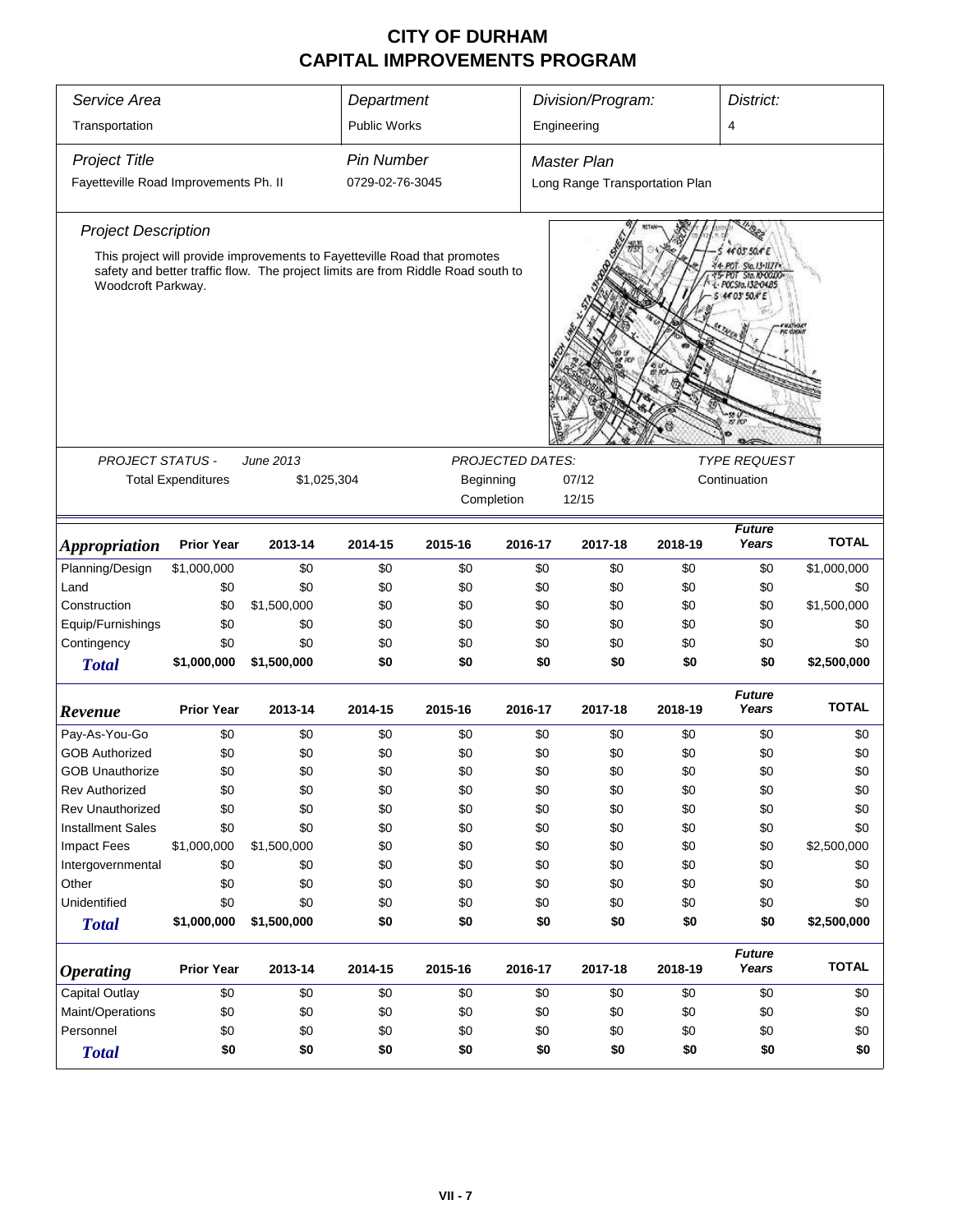| Service Area                    |                           |                                                                                                                                                                                                                                                                                                                                                                                                                                                                                                                           | Department        |           |                         |                    | Division/Program: |                                       | District:              |              |  |
|---------------------------------|---------------------------|---------------------------------------------------------------------------------------------------------------------------------------------------------------------------------------------------------------------------------------------------------------------------------------------------------------------------------------------------------------------------------------------------------------------------------------------------------------------------------------------------------------------------|-------------------|-----------|-------------------------|--------------------|-------------------|---------------------------------------|------------------------|--------------|--|
| Transportation                  |                           |                                                                                                                                                                                                                                                                                                                                                                                                                                                                                                                           | Transportation    |           |                         |                    | Transportation    |                                       | All                    |              |  |
| <b>Project Title</b>            |                           |                                                                                                                                                                                                                                                                                                                                                                                                                                                                                                                           | <b>Pin Number</b> |           |                         | <b>Master Plan</b> |                   |                                       |                        |              |  |
| Federal-State Matching Projects |                           |                                                                                                                                                                                                                                                                                                                                                                                                                                                                                                                           |                   |           |                         |                    |                   | Long Range Transportation Plan (LRTP) |                        |              |  |
| <b>Project Description</b>      |                           |                                                                                                                                                                                                                                                                                                                                                                                                                                                                                                                           |                   |           |                         |                    |                   |                                       |                        |              |  |
|                                 |                           | The project provides local matching funds for federal and State transportation<br>grants for various roadway appearance, intersection capacity and safety<br>improvement projects. For FY14, the funding will allow for the<br>Roxboro/Latta/Infinity Roads intersection capacity improvement project, for<br>bike/pedestrian improvements to be included in the East End Connector<br>project, and for four bike/pedestrian projects on Morreene Rd., Carpenter<br>Fletcher Rd., Hillandale Rd., and W. Cornwallis Road. |                   |           |                         |                    |                   |                                       |                        |              |  |
|                                 |                           |                                                                                                                                                                                                                                                                                                                                                                                                                                                                                                                           |                   |           |                         |                    |                   |                                       |                        |              |  |
| PROJECT STATUS -                |                           | <b>June 2013</b>                                                                                                                                                                                                                                                                                                                                                                                                                                                                                                          |                   |           | <b>PROJECTED DATES:</b> |                    |                   |                                       | <b>TYPE REQUEST</b>    |              |  |
|                                 | <b>Total Expenditures</b> | \$2,573,350                                                                                                                                                                                                                                                                                                                                                                                                                                                                                                               |                   | Beginning | Completion              |                    | 07/04<br>06/20    | Continuation                          |                        |              |  |
| <b>Appropriation</b>            | <b>Prior Year</b>         | 2013-14                                                                                                                                                                                                                                                                                                                                                                                                                                                                                                                   | 2014-15           | 2015-16   | 2016-17                 |                    | 2017-18           | 2018-19                               | <b>Future</b><br>Years | <b>TOTAL</b> |  |
| Planning/Design                 | \$1,124,726               | \$0                                                                                                                                                                                                                                                                                                                                                                                                                                                                                                                       | \$0               | \$0       |                         | \$0                | \$0               | \$0                                   | \$0                    | \$1,124,726  |  |
| Land                            | \$367,010                 | \$0                                                                                                                                                                                                                                                                                                                                                                                                                                                                                                                       | \$0               | \$0       |                         | \$0                | \$0               | \$0                                   | \$0                    | \$367,010    |  |
| Construction                    | \$5,676,358               | \$2,989,623                                                                                                                                                                                                                                                                                                                                                                                                                                                                                                               | \$795,600         | \$519,600 |                         | \$0                | \$0               | \$0                                   | \$0                    | \$9,981,181  |  |
| Equip/Furnishings               | \$0                       | \$0                                                                                                                                                                                                                                                                                                                                                                                                                                                                                                                       | \$0               | \$0       |                         | \$0                | \$0               | \$0                                   | \$0                    | \$0          |  |
| Contingency                     | \$0                       | \$0                                                                                                                                                                                                                                                                                                                                                                                                                                                                                                                       | \$0               | \$0       |                         | \$0                | \$0               | \$0                                   | \$0                    | \$0          |  |
| <b>Total</b>                    | \$7,168,094               | \$2,989,623                                                                                                                                                                                                                                                                                                                                                                                                                                                                                                               | \$795,600         | \$519,600 |                         | \$0                | \$0               | \$0                                   | \$0                    | \$11,472,917 |  |
| Revenue                         | <b>Prior Year</b>         | 2013-14                                                                                                                                                                                                                                                                                                                                                                                                                                                                                                                   | 2014-15           | 2015-16   | 2016-17                 |                    | 2017-18           | 2018-19                               | <b>Future</b><br>Years | <b>TOTAL</b> |  |
| Pay-As-You-Go                   | \$500,000                 | \$0                                                                                                                                                                                                                                                                                                                                                                                                                                                                                                                       | \$0               | \$0       |                         | \$0                | \$0               | \$0                                   | \$0                    | \$500,000    |  |
| <b>GOB Authorized</b>           | \$4,041,139               | \$0                                                                                                                                                                                                                                                                                                                                                                                                                                                                                                                       | \$0               | \$0       |                         | \$0                | \$0               | \$0                                   | \$0                    | \$4,041,139  |  |
| <b>GOB Unauthorize</b>          | \$0                       | \$0                                                                                                                                                                                                                                                                                                                                                                                                                                                                                                                       | \$0               | \$0       |                         | \$0                | \$0               | \$0                                   | \$0                    | \$0          |  |
| <b>Rev Authorized</b>           | \$0                       | \$0                                                                                                                                                                                                                                                                                                                                                                                                                                                                                                                       | \$0               | \$0       |                         | \$0                | \$0               | \$0                                   | \$0                    | \$0          |  |
| <b>Rev Unauthorized</b>         | \$0                       | \$0                                                                                                                                                                                                                                                                                                                                                                                                                                                                                                                       | \$0               | \$0       |                         | \$0                | \$0               | \$0                                   | \$0                    | \$0          |  |
| <b>Installment Sales</b>        | \$784,185                 | \$989,623                                                                                                                                                                                                                                                                                                                                                                                                                                                                                                                 | \$0               | \$0       |                         | \$0                | \$0               | \$0                                   | \$0                    | \$1,773,808  |  |
| <b>Impact Fees</b>              | \$753,130                 | \$2,000,000                                                                                                                                                                                                                                                                                                                                                                                                                                                                                                               | \$0               | \$0       |                         | \$0                | \$0               | \$0                                   | \$0                    | \$2,753,130  |  |
| Intergovernmental               | \$980,000                 | \$0                                                                                                                                                                                                                                                                                                                                                                                                                                                                                                                       | \$0               | \$0       |                         | \$0                | \$0               | \$0                                   | \$0                    | \$980,000    |  |
| Other                           | \$109,640                 | \$0                                                                                                                                                                                                                                                                                                                                                                                                                                                                                                                       | \$0               | \$0       |                         | \$0                | \$0               | \$0                                   | \$0                    | \$109,640    |  |
| Unidentified                    | \$0                       | \$0                                                                                                                                                                                                                                                                                                                                                                                                                                                                                                                       | \$795,600         | \$519,600 |                         | \$0                | \$0               | \$0                                   | \$0                    | \$1,315,200  |  |
| <b>Total</b>                    | \$7,168,094               | \$2,989,623                                                                                                                                                                                                                                                                                                                                                                                                                                                                                                               | \$795,600         | \$519,600 |                         | \$0                | \$0               | \$0                                   | \$0                    | \$11,472,917 |  |
| <b>Operating</b>                | <b>Prior Year</b>         | 2013-14                                                                                                                                                                                                                                                                                                                                                                                                                                                                                                                   | 2014-15           | 2015-16   | 2016-17                 |                    | 2017-18           | 2018-19                               | <b>Future</b><br>Years | <b>TOTAL</b> |  |
| Capital Outlay                  | \$0                       | \$0                                                                                                                                                                                                                                                                                                                                                                                                                                                                                                                       | \$0               | \$0       |                         | \$0                | \$0               | \$0                                   | \$0                    | \$0          |  |
| Maint/Operations                | \$0                       | \$0                                                                                                                                                                                                                                                                                                                                                                                                                                                                                                                       | \$0               | \$0       |                         | \$0                | \$0               | \$0                                   | \$0                    | \$0          |  |
| Personnel                       | \$0                       | \$0                                                                                                                                                                                                                                                                                                                                                                                                                                                                                                                       | \$0               | \$0       |                         | \$0                | \$0               | \$0                                   | \$0                    | \$0          |  |
| <b>Total</b>                    | \$0                       | \$0                                                                                                                                                                                                                                                                                                                                                                                                                                                                                                                       | \$0               | \$0       |                         | \$0                | \$0               | \$0                                   | \$0                    | \$0          |  |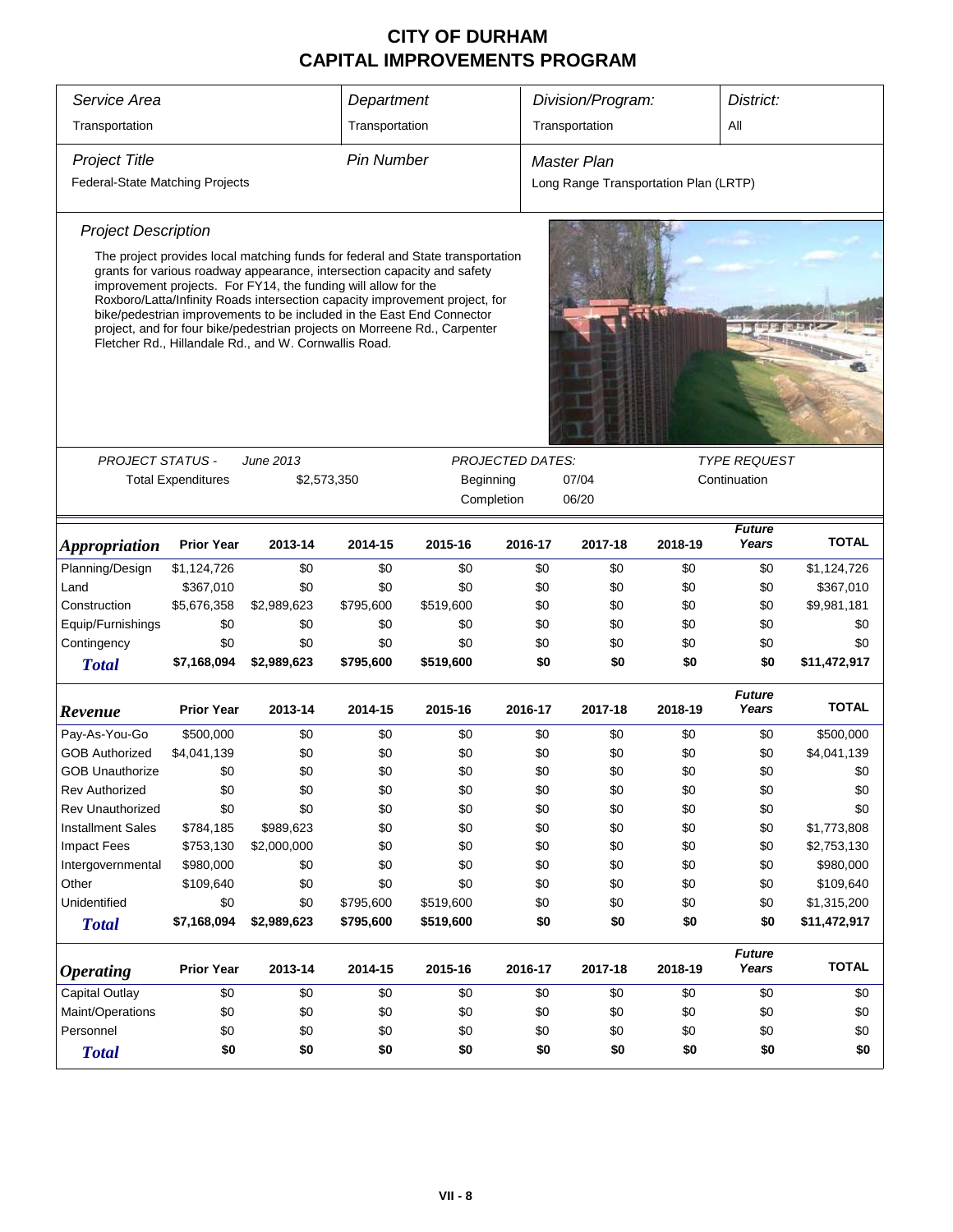| Service Area                                  |                                                                                                                                                                                                                                                                                       |             | Department        |                                                           |                         | Division/Program:              |         | District:              |              |  |  |  |
|-----------------------------------------------|---------------------------------------------------------------------------------------------------------------------------------------------------------------------------------------------------------------------------------------------------------------------------------------|-------------|-------------------|-----------------------------------------------------------|-------------------------|--------------------------------|---------|------------------------|--------------|--|--|--|
| Transportation                                |                                                                                                                                                                                                                                                                                       |             | Transportation    |                                                           |                         | Transportation                 |         | All                    |              |  |  |  |
| <b>Project Title</b>                          |                                                                                                                                                                                                                                                                                       |             | <b>Pin Number</b> |                                                           |                         | Master Plan                    |         |                        |              |  |  |  |
| Misc Thoroughfares and Street<br>Improvements |                                                                                                                                                                                                                                                                                       |             |                   |                                                           |                         | Long Range Transportation Plan |         |                        |              |  |  |  |
| <b>Project Description</b>                    |                                                                                                                                                                                                                                                                                       |             |                   |                                                           |                         |                                |         |                        |              |  |  |  |
|                                               | This project provides funding to construct missing segments of streets<br>between those segments not built by developers, plus other improvements like<br>turn lanes, intersection widening, new traffic signals and railroad crossing<br>safety improvements. Projects are citywide. |             |                   |                                                           |                         |                                |         |                        |              |  |  |  |
| <b>PROJECT STATUS -</b>                       |                                                                                                                                                                                                                                                                                       | June 2013   |                   |                                                           | <b>PROJECTED DATES:</b> |                                |         | <b>TYPE REQUEST</b>    |              |  |  |  |
|                                               | <b>Total Expenditures</b>                                                                                                                                                                                                                                                             | \$2,655,479 |                   | Beginning<br>07/04<br>Continuation<br>07/15<br>Completion |                         |                                |         |                        |              |  |  |  |
| <i><b>Appropriation</b></i>                   | <b>Prior Year</b>                                                                                                                                                                                                                                                                     | 2013-14     | 2014-15           | 2015-16                                                   | 2016-17                 | 2017-18                        | 2018-19 | <b>Future</b><br>Years | <b>TOTAL</b> |  |  |  |
| Planning/Design                               | \$1,090,606                                                                                                                                                                                                                                                                           | \$0         | \$0               | \$0                                                       | \$0                     | \$0                            | \$0     | \$0                    | \$1,090,606  |  |  |  |
| Land                                          | \$0                                                                                                                                                                                                                                                                                   | \$0         | \$0               | \$0                                                       |                         | \$0<br>\$0                     | \$0     | \$0                    | \$0          |  |  |  |
| Construction                                  | \$1,196,153                                                                                                                                                                                                                                                                           | \$180,228   | \$231,000         | \$0                                                       |                         | \$0<br>\$0                     | \$0     | \$0                    | \$1,607,381  |  |  |  |
| Equip/Furnishings                             | \$1,001,123                                                                                                                                                                                                                                                                           | \$0         | \$0               | \$0                                                       |                         | \$0<br>\$0                     | \$0     | \$0                    | \$1,001,123  |  |  |  |
| Contingency                                   | \$22,662                                                                                                                                                                                                                                                                              | \$0         | \$0               | \$0                                                       |                         | \$0<br>\$0                     | \$0     | \$0                    | \$22,662     |  |  |  |
| <b>Total</b>                                  | \$3,310,544                                                                                                                                                                                                                                                                           | \$180,228   | \$231,000         | \$0                                                       |                         | \$0<br>\$0                     | \$0     | \$0                    | \$3,721,772  |  |  |  |
| Revenue                                       | <b>Prior Year</b>                                                                                                                                                                                                                                                                     | 2013-14     | 2014-15           | 2015-16                                                   | 2016-17                 | 2017-18                        | 2018-19 | <b>Future</b><br>Years | <b>TOTAL</b> |  |  |  |
| Pay-As-You-Go                                 | \$604,948                                                                                                                                                                                                                                                                             | \$0         | \$0               | \$0                                                       | \$0                     | \$0                            | \$0     | \$0                    | \$604,948    |  |  |  |
| <b>GOB Authorized</b>                         | \$0                                                                                                                                                                                                                                                                                   | \$0         | \$0               | \$0                                                       |                         | \$0<br>\$0                     | \$0     | \$0                    | \$0          |  |  |  |
| <b>GOB Unauthorize</b>                        | \$0                                                                                                                                                                                                                                                                                   | \$0         | \$0               | \$0                                                       |                         | \$0<br>\$0                     | \$0     | \$0                    | \$0          |  |  |  |
| <b>Rev Authorized</b>                         | \$0                                                                                                                                                                                                                                                                                   | \$0         | \$0               | \$0                                                       | \$0                     | \$0                            | \$0     | \$0                    | \$0          |  |  |  |
| <b>Rev Unauthorized</b>                       | \$0                                                                                                                                                                                                                                                                                   | \$0         | \$0               | \$0                                                       | \$0                     | \$0                            | \$0     | \$0                    | \$0          |  |  |  |
| <b>Installment Sales</b>                      | \$1,576,767                                                                                                                                                                                                                                                                           | \$180,228   | \$231,000         | \$0                                                       | \$0                     | \$0                            | \$0     | \$0                    | \$1,987,995  |  |  |  |
| <b>Impact Fees</b>                            | \$0                                                                                                                                                                                                                                                                                   | \$0         | \$0               | \$0                                                       | \$0                     | \$0                            | \$0     | \$0                    | \$0          |  |  |  |
| Intergovernmental                             | \$959,918                                                                                                                                                                                                                                                                             | \$0         | \$0               | \$0                                                       | \$0                     | \$0                            | \$0     | \$0                    | \$959,918    |  |  |  |
| Other                                         | \$168,911                                                                                                                                                                                                                                                                             | \$0         | \$0               | \$0                                                       | \$0                     | \$0                            | \$0     | \$0                    | \$168,911    |  |  |  |
| Unidentified                                  | \$0                                                                                                                                                                                                                                                                                   | \$0         | \$0               | \$0                                                       | \$0                     | \$0                            | \$0     | \$0                    | \$0          |  |  |  |
| <b>Total</b>                                  | \$3,310,544                                                                                                                                                                                                                                                                           | \$180,228   | \$231,000         | \$0                                                       |                         | \$0<br>\$0                     | \$0     | \$0                    | \$3,721,772  |  |  |  |
|                                               | <b>Prior Year</b>                                                                                                                                                                                                                                                                     | 2013-14     | 2014-15           | 2015-16                                                   | 2016-17                 | 2017-18                        | 2018-19 | <b>Future</b><br>Years | <b>TOTAL</b> |  |  |  |
| <b>Operating</b>                              |                                                                                                                                                                                                                                                                                       |             |                   |                                                           |                         |                                |         |                        |              |  |  |  |
| <b>Capital Outlay</b>                         | \$0                                                                                                                                                                                                                                                                                   | \$0         | \$0               | \$0                                                       | \$0                     | \$0                            | \$0     | \$0                    | \$0          |  |  |  |
| Maint/Operations                              | \$0                                                                                                                                                                                                                                                                                   | \$0         | \$0               | \$0                                                       | \$0                     | \$0                            | \$0     | \$0                    | \$0          |  |  |  |
| Personnel                                     | \$0                                                                                                                                                                                                                                                                                   | \$0         | \$0               | \$0                                                       | \$0                     | \$0                            | \$0     | \$0                    | \$0          |  |  |  |
| <b>Total</b>                                  | \$0                                                                                                                                                                                                                                                                                   | \$0         | \$0               | \$0                                                       |                         | \$0<br>\$0                     | \$0     | \$0                    | \$0          |  |  |  |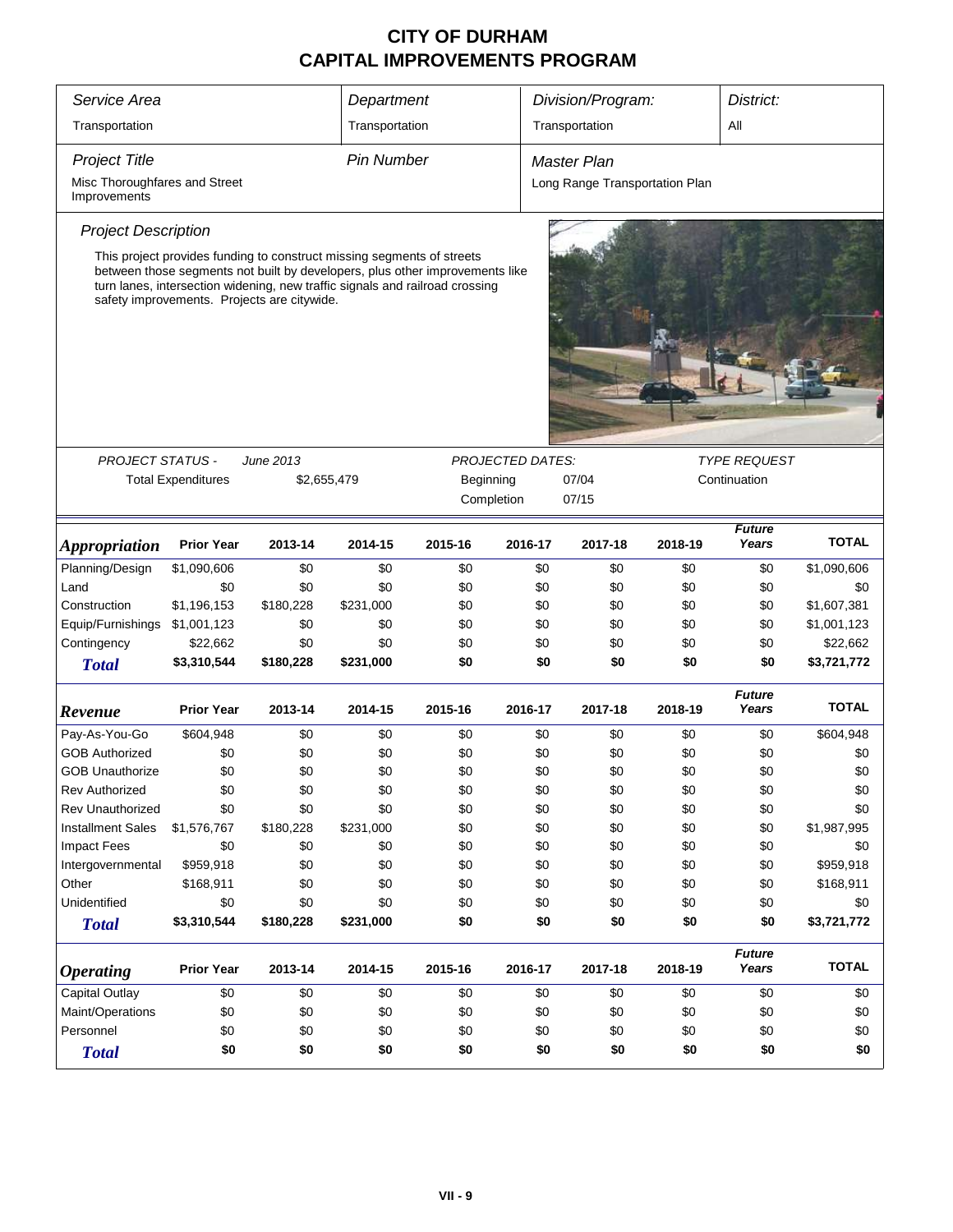| Service Area                     |                           |                                                                                                                                                             | Department        |           |                         | Division/Program:            |               | District:           |              |  |  |
|----------------------------------|---------------------------|-------------------------------------------------------------------------------------------------------------------------------------------------------------|-------------------|-----------|-------------------------|------------------------------|---------------|---------------------|--------------|--|--|
| Transportation                   |                           |                                                                                                                                                             | Public Works      |           |                         | Engineering                  |               | All                 |              |  |  |
|                                  |                           |                                                                                                                                                             |                   |           |                         |                              |               |                     |              |  |  |
| <b>Project Title</b>             |                           |                                                                                                                                                             | <b>Pin Number</b> |           |                         | <b>Master Plan</b>           |               |                     |              |  |  |
| <b>New Sidewalk Construction</b> |                           |                                                                                                                                                             |                   |           |                         | Durham Walks Pedestrian Plan |               |                     |              |  |  |
|                                  |                           |                                                                                                                                                             |                   |           |                         |                              |               |                     |              |  |  |
| <b>Project Description</b>       |                           |                                                                                                                                                             |                   |           |                         |                              |               |                     |              |  |  |
|                                  |                           | This project funds new sidewalk construction citywide based on the Durham                                                                                   |                   |           |                         |                              |               |                     |              |  |  |
|                                  |                           | Walks Pedestrian Plan. Projects provide better pedestrian access to schools<br>and bus stops, improve pedestrian safety, and improve the City's appearance. |                   |           |                         |                              |               |                     |              |  |  |
|                                  |                           |                                                                                                                                                             |                   |           |                         |                              |               |                     |              |  |  |
|                                  |                           |                                                                                                                                                             |                   |           |                         |                              |               |                     |              |  |  |
|                                  |                           |                                                                                                                                                             |                   |           |                         |                              |               |                     |              |  |  |
|                                  |                           |                                                                                                                                                             |                   |           |                         |                              |               |                     |              |  |  |
|                                  |                           |                                                                                                                                                             |                   |           |                         |                              |               |                     |              |  |  |
|                                  |                           |                                                                                                                                                             |                   |           |                         |                              |               |                     |              |  |  |
|                                  |                           |                                                                                                                                                             |                   |           |                         |                              |               |                     |              |  |  |
|                                  |                           |                                                                                                                                                             |                   |           |                         |                              |               |                     |              |  |  |
| PROJECT STATUS -                 |                           | June 2013                                                                                                                                                   |                   |           | <b>PROJECTED DATES:</b> |                              |               | <b>TYPE REQUEST</b> |              |  |  |
|                                  | <b>Total Expenditures</b> | \$3,596,983                                                                                                                                                 |                   |           | Beginning               | 07/12                        | Continuation  |                     |              |  |  |
|                                  |                           |                                                                                                                                                             |                   |           | Completion              | 07/18                        |               |                     |              |  |  |
|                                  |                           |                                                                                                                                                             |                   |           |                         |                              |               | <b>Future</b>       |              |  |  |
| <b>Appropriation</b>             | <b>Prior Year</b>         | 2013-14                                                                                                                                                     | 2014-15           | 2015-16   | 2016-17                 | 2017-18                      | 2018-19       | Years               | <b>TOTAL</b> |  |  |
| Planning/Design                  | \$49,771                  | \$0                                                                                                                                                         | \$0               | \$0       | \$0                     | \$0                          | \$0           | \$0                 | \$49,771     |  |  |
| Land                             | \$11,080                  | \$0                                                                                                                                                         | \$0               | \$0       | \$0                     | \$0                          | \$0           | \$0                 | \$11,080     |  |  |
| Construction                     | \$6,825,180               | \$521,659                                                                                                                                                   | \$250,000         | \$250,000 | \$300,000               | \$300,000                    | \$300,000     | \$300,000           | \$9,046,839  |  |  |
| <b>Total</b>                     | \$6,886,031               | \$521,659                                                                                                                                                   | \$250,000         | \$250,000 | \$300,000               | \$300,000                    | \$300,000     | \$300,000           | \$9,107,690  |  |  |
|                                  |                           |                                                                                                                                                             |                   |           |                         |                              |               | <b>Future</b>       |              |  |  |
| Revenue                          | <b>Prior Year</b>         | 2013-14                                                                                                                                                     | 2014-15           | 2015-16   | 2016-17                 | 2017-18                      | 2018-19       | Years               | <b>TOTAL</b> |  |  |
| Pay-As-You-Go                    | \$0                       | \$0                                                                                                                                                         | \$0               | \$0       | \$0                     | \$0                          | \$0           | \$0                 | \$0          |  |  |
| <b>GOB Authorized</b>            | \$3,350,000               | \$0                                                                                                                                                         | \$0               | \$0       | \$0                     | \$0                          | \$0           | \$0                 | \$3,350,000  |  |  |
| <b>GOB Unauthorize</b>           | \$0                       | \$0                                                                                                                                                         | \$0               | \$0       | \$0                     | \$0                          | \$0           | \$0                 | \$0          |  |  |
| <b>Rev Authorized</b>            | \$0                       | \$0                                                                                                                                                         | \$0               | \$0       | \$0                     | \$0                          | \$0           | \$0                 | \$0          |  |  |
| Rev Unauthorized                 | \$0                       | \$0                                                                                                                                                         | \$0               | \$0       | \$0                     | \$0                          | \$0           | \$0                 | \$0          |  |  |
| <b>Installment Sales</b>         | \$250,000                 | \$0                                                                                                                                                         | \$0               | \$0       | \$0                     | \$0                          | \$0           | \$0                 | \$250,000    |  |  |
| Impact Fees                      | \$0                       | \$0                                                                                                                                                         | \$0               | \$0       | \$0                     | \$0                          | \$0           | \$0                 | \$0          |  |  |
| Intergovernmental                | \$3,038,131               | \$0                                                                                                                                                         | \$0               | \$0       | \$0                     | \$0                          | \$0           | \$0                 | \$3,038,131  |  |  |
| Other                            | \$247,900                 | \$521,659                                                                                                                                                   | \$0               | \$0       | \$0                     | \$0                          | \$0           | \$0                 | \$769,559    |  |  |
| Unidentified                     | \$0                       | \$0                                                                                                                                                         | \$250,000         | \$250,000 | \$300,000               | \$300,000                    | \$300,000     | \$300,000           | \$1,700,000  |  |  |
| <b>Total</b>                     | \$6,886,031               | \$521,659                                                                                                                                                   | \$250,000         | \$250,000 | \$300,000               | \$300,000                    | \$300,000     | \$300,000           | \$9,107,690  |  |  |
|                                  |                           |                                                                                                                                                             |                   |           |                         |                              | <b>Future</b> | <b>TOTAL</b>        |              |  |  |
| <b>Operating</b>                 | <b>Prior Year</b>         | 2013-14                                                                                                                                                     | 2014-15           | 2015-16   | 2016-17                 | 2017-18                      | 2018-19       | Years               |              |  |  |
| <b>Capital Outlay</b>            | \$0                       | \$0                                                                                                                                                         | \$0               | \$0       | \$0                     | \$0                          | \$0           | \$0                 | \$0          |  |  |
| Maint/Operations                 | \$0                       | \$0                                                                                                                                                         | \$0               | \$0       | \$0                     | \$0                          | \$0           | \$0                 | \$0          |  |  |
| Personnel                        | \$0                       | \$0                                                                                                                                                         | \$0               | \$0       | \$0                     | \$0                          | \$0           | \$0                 | \$0          |  |  |
| <b>Total</b>                     | \$0                       | \$0                                                                                                                                                         | \$0               | \$0       | \$0                     | \$0                          | \$0           | \$0                 | \$0          |  |  |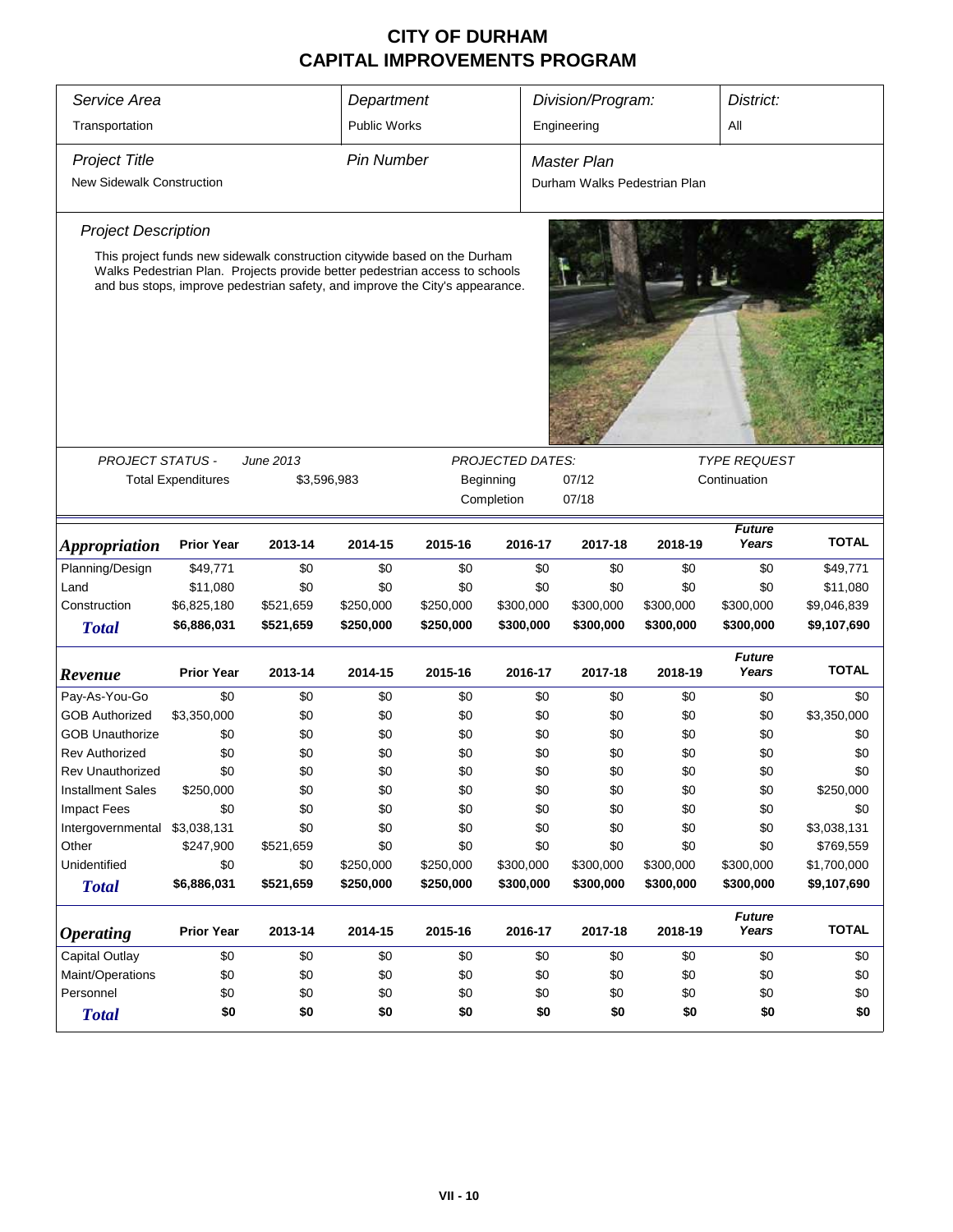| Service Area                                                                                                                                                                                                                              |                                                                              |           | Department          |           |                         |     | Division/Program:            |           | District:              |              |  |
|-------------------------------------------------------------------------------------------------------------------------------------------------------------------------------------------------------------------------------------------|------------------------------------------------------------------------------|-----------|---------------------|-----------|-------------------------|-----|------------------------------|-----------|------------------------|--------------|--|
| Transportation                                                                                                                                                                                                                            |                                                                              |           | <b>Public Works</b> |           |                         |     | Engineering                  |           | All                    |              |  |
| <b>Project Title</b>                                                                                                                                                                                                                      |                                                                              |           | <b>Pin Number</b>   |           |                         |     | Master Plan                  |           |                        |              |  |
| <b>Petition Sidewalk Construction</b>                                                                                                                                                                                                     |                                                                              |           |                     |           |                         |     | Durham Walks Pedestrian Plan |           |                        |              |  |
| <b>Project Description</b>                                                                                                                                                                                                                |                                                                              |           |                     |           |                         |     |                              |           |                        |              |  |
|                                                                                                                                                                                                                                           | This program includes funding for construction of new sidewalks requested by |           |                     |           |                         |     |                              |           |                        |              |  |
| citizen petition. The program improves pedestrian safety, encourages walking,<br>provides better pedestrian access to schools and bus stops, and improves the<br>City's appearance. Currently there are eleven ordered sidewalk projects. |                                                                              |           |                     |           |                         |     |                              |           |                        |              |  |
|                                                                                                                                                                                                                                           |                                                                              |           |                     |           |                         |     |                              |           |                        |              |  |
| <b>PROJECT STATUS -</b>                                                                                                                                                                                                                   |                                                                              | June 2013 |                     |           | <b>PROJECTED DATES:</b> |     |                              |           | <b>TYPE REQUEST</b>    |              |  |
|                                                                                                                                                                                                                                           | <b>Total Expenditures</b>                                                    |           | \$32,900            |           | Beginning               |     | 10/12<br>09/18               |           | Revision               |              |  |
|                                                                                                                                                                                                                                           |                                                                              |           |                     |           | Completion              |     |                              |           |                        |              |  |
| <i><b>Appropriation</b></i>                                                                                                                                                                                                               | <b>Prior Year</b>                                                            | 2013-14   | 2014-15             | 2015-16   | 2016-17                 |     | 2017-18                      | 2018-19   | <b>Future</b><br>Years | <b>TOTAL</b> |  |
| Planning/Design                                                                                                                                                                                                                           | \$0                                                                          | \$0       | \$0                 | \$0       |                         | \$0 | \$0                          | \$0       | \$0                    | \$0          |  |
| Land                                                                                                                                                                                                                                      | \$0                                                                          | \$0       | \$0                 | \$0       |                         | \$0 | \$0                          | \$0       | \$0                    | \$0          |  |
| Construction                                                                                                                                                                                                                              | \$424,119                                                                    | \$0       | \$100,000           | \$100,000 | \$100,000               |     | \$100,000                    | \$100,000 | \$100,000              | \$1,024,119  |  |
| Equip/Furnishings                                                                                                                                                                                                                         | \$0                                                                          | \$0       | \$0                 | \$0       |                         | \$0 | \$0                          | \$0       | \$0                    | \$0          |  |
| Contingency                                                                                                                                                                                                                               | \$0                                                                          | \$0       | \$0                 | \$0       |                         | \$0 | \$0                          | \$0       | \$0                    | \$0          |  |
| <b>Total</b>                                                                                                                                                                                                                              | \$424,119                                                                    | \$0       | \$100,000           | \$100,000 | \$100,000               |     | \$100,000                    | \$100,000 | \$100,000              | \$1,024,119  |  |
| Revenue                                                                                                                                                                                                                                   | <b>Prior Year</b>                                                            | 2013-14   | 2014-15             | 2015-16   | 2016-17                 |     | 2017-18                      | 2018-19   | <b>Future</b><br>Years | <b>TOTAL</b> |  |
| Pay-As-You-Go                                                                                                                                                                                                                             | \$100,000                                                                    | \$0       | \$0                 | \$0       |                         | \$0 | \$0                          | \$0       | \$0                    | \$100,000    |  |
| <b>GOB Authorized</b>                                                                                                                                                                                                                     | \$0                                                                          | \$0       | \$0                 | \$0       |                         | \$0 | \$0                          | \$0       | \$0                    | \$0          |  |
| <b>GOB Unauthorize</b>                                                                                                                                                                                                                    | \$0                                                                          | \$0       | \$0                 | \$0       |                         | \$0 | \$0                          | \$0       | \$0                    | \$0          |  |
| Rev Authorized                                                                                                                                                                                                                            | \$0                                                                          | \$0       | \$0                 | \$0       |                         | \$0 | \$0                          | \$0       | \$0                    | \$0          |  |
| Rev Unauthorized                                                                                                                                                                                                                          | \$0                                                                          | \$0       | \$0                 | \$0       |                         | \$0 | \$0                          | \$0       | \$0                    | \$0          |  |
| <b>Installment Sales</b>                                                                                                                                                                                                                  | \$200,000                                                                    | \$0       | \$0                 | \$0       |                         | \$0 | \$0                          | \$0       | \$0                    | \$200,000    |  |
| <b>Impact Fees</b>                                                                                                                                                                                                                        | \$0                                                                          | \$0       | \$0                 | \$0       |                         | \$0 | \$0                          | \$0       | \$0                    | \$0          |  |
| Intergovernmental                                                                                                                                                                                                                         | \$0                                                                          | \$0       | \$0                 | \$0       |                         | \$0 | \$0                          | \$0       | \$0                    | \$0          |  |
| Other                                                                                                                                                                                                                                     | \$124,119                                                                    | \$0       | \$0                 | \$0       |                         | \$0 | \$0                          | \$0       | \$0                    | \$124,119    |  |
| Unidentified                                                                                                                                                                                                                              | \$0                                                                          | \$0       | \$100,000           | \$100,000 | \$100,000               |     | \$100,000                    | \$100,000 | \$100,000              | \$600,000    |  |
| <b>Total</b>                                                                                                                                                                                                                              | \$424,119                                                                    | \$0       | \$100,000           | \$100,000 | \$100,000               |     | \$100,000                    | \$100,000 | \$100,000              | \$1,024,119  |  |
| <i><b>Operating</b></i>                                                                                                                                                                                                                   | <b>Prior Year</b>                                                            | 2013-14   | 2014-15             | 2015-16   | 2016-17                 |     | 2017-18                      | 2018-19   | <b>Future</b><br>Years | <b>TOTAL</b> |  |
| <b>Capital Outlay</b>                                                                                                                                                                                                                     | \$0                                                                          | \$0       | \$0                 | \$0       |                         | \$0 | \$0                          | \$0       | \$0                    | \$0          |  |
| Maint/Operations                                                                                                                                                                                                                          | \$0                                                                          | \$0       | \$0                 | \$0       |                         | \$0 | \$0                          | \$0       | \$0                    | \$0          |  |
| Personnel                                                                                                                                                                                                                                 | \$0                                                                          | \$0       | \$0                 | \$0       |                         | \$0 | \$0                          | \$0       | \$0                    | \$0          |  |
| <b>Total</b>                                                                                                                                                                                                                              | \$0                                                                          | \$0       | \$0                 | \$0       |                         | \$0 | \$0                          | \$0       | \$0                    | \$0          |  |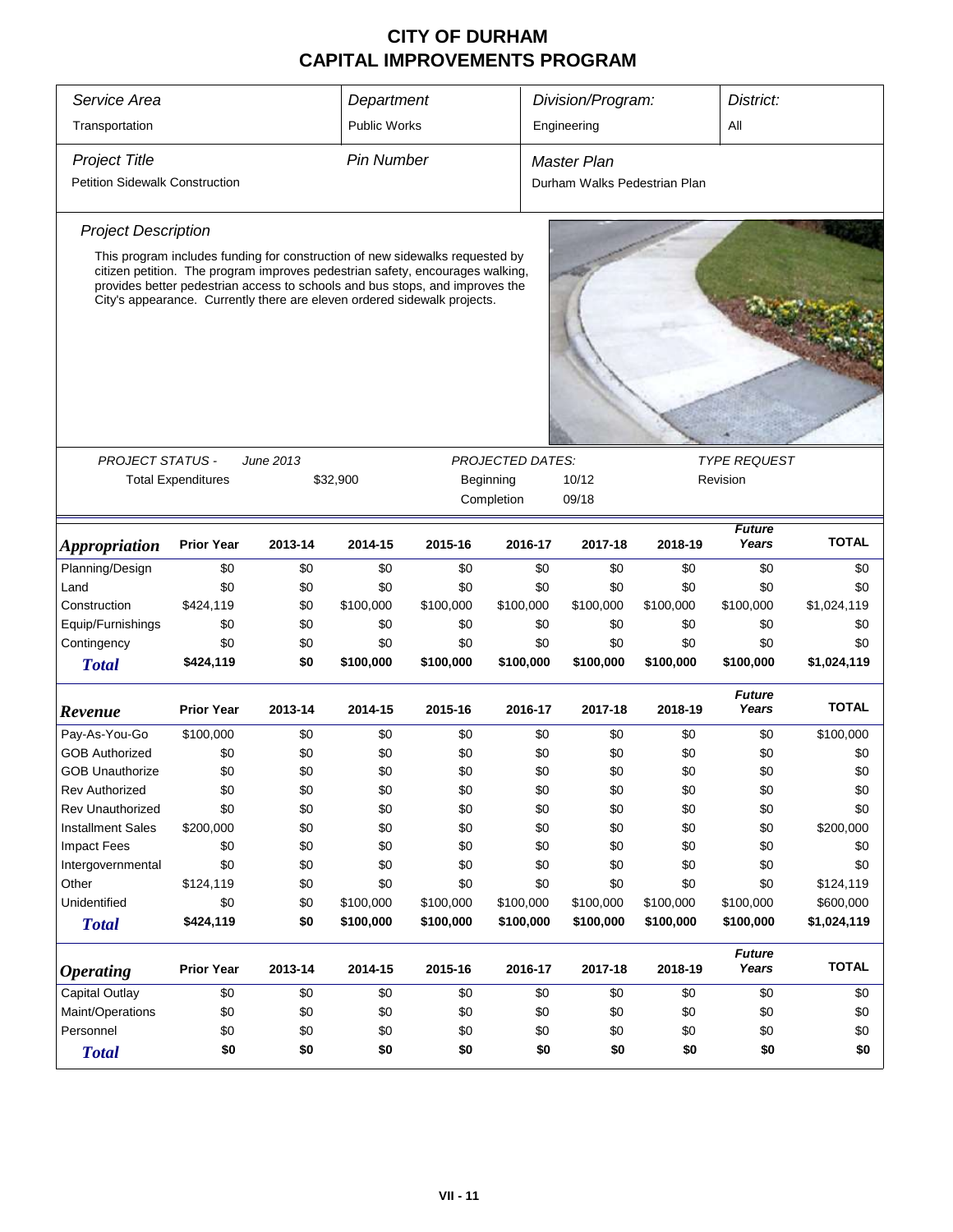| Service Area                                                      |                                     |                                                                                                                                                                                                                                   | Department                                         |                        |                    | Division/Program:  |                                     |           | District:              |              |
|-------------------------------------------------------------------|-------------------------------------|-----------------------------------------------------------------------------------------------------------------------------------------------------------------------------------------------------------------------------------|----------------------------------------------------|------------------------|--------------------|--------------------|-------------------------------------|-----------|------------------------|--------------|
| Transportation                                                    |                                     |                                                                                                                                                                                                                                   | Public Works                                       |                        |                    | All<br>Engineering |                                     |           |                        |              |
| <b>Project Title</b>                                              |                                     | <b>Pin Number</b>                                                                                                                                                                                                                 |                                                    |                        | <b>Master Plan</b> |                    |                                     |           |                        |              |
| Sidewalk Repair, ADA and Gaps                                     |                                     |                                                                                                                                                                                                                                   |                                                    | Pedestrian Master Plan |                    |                    |                                     |           |                        |              |
| <b>Project Description</b>                                        |                                     |                                                                                                                                                                                                                                   |                                                    |                        |                    |                    |                                     |           |                        |              |
|                                                                   | and preserves City sidewalk assets. | This program includes funding for on-going repair, maintenance and ADA<br>required improvements to existing City sidewalks. The program improves<br>pedestrian safety, encourages walking, provides better access for pedestrians |                                                    |                        |                    |                    |                                     |           |                        |              |
|                                                                   |                                     |                                                                                                                                                                                                                                   |                                                    |                        |                    |                    |                                     |           |                        |              |
| <b>PROJECT STATUS -</b><br>June 2013<br><b>Total Expenditures</b> |                                     | \$0                                                                                                                                                                                                                               | <b>PROJECTED DATES:</b><br>Beginning<br>Completion |                        | 07/11<br>06/14     |                    | <b>TYPE REQUEST</b><br>Continuation |           |                        |              |
| <i><b>Appropriation</b></i>                                       | <b>Prior Year</b>                   | 2013-14                                                                                                                                                                                                                           | 2014-15                                            | 2015-16                | 2016-17            |                    | 2017-18                             | 2018-19   | <b>Future</b><br>Years | <b>TOTAL</b> |
| Planning/Design                                                   | \$0                                 | \$0                                                                                                                                                                                                                               | \$0                                                | \$0                    |                    | \$0                | \$0                                 | \$0       | \$0                    | \$0          |
| Land                                                              | \$0                                 | \$0                                                                                                                                                                                                                               | \$0                                                | \$0                    |                    | \$0                | \$0                                 | \$0       | \$0                    | \$0          |
| Construction                                                      | \$100,000                           | \$100,000                                                                                                                                                                                                                         | \$100,000                                          | \$100,000              | \$100,000          |                    | \$100,000                           | \$100,000 | \$100,000              | \$800,000    |
| Equip/Furnishings                                                 | \$0                                 | \$0                                                                                                                                                                                                                               | \$0                                                | \$0                    |                    | \$0                | \$0                                 | \$0       | \$0                    | \$0          |
| Contingency                                                       | \$0                                 | \$0                                                                                                                                                                                                                               | \$0                                                | \$0                    |                    | \$0                | \$0                                 | \$0       | \$0                    | \$0          |
| <b>Total</b>                                                      | \$100,000                           | \$100,000                                                                                                                                                                                                                         | \$100,000                                          | \$100,000              | \$100,000          |                    | \$100,000                           | \$100,000 | \$100,000              | \$800,000    |
| Revenue                                                           | <b>Prior Year</b>                   | 2013-14                                                                                                                                                                                                                           | 2014-15                                            | 2015-16                | 2016-17            |                    | 2017-18                             | 2018-19   | <b>Future</b><br>Years | <b>TOTAL</b> |
| Pay-As-You-Go                                                     | \$0                                 | \$0                                                                                                                                                                                                                               | \$0                                                | \$0                    |                    | \$0                | \$0                                 | \$0       | \$0                    | \$0          |
| <b>GOB Authorized</b>                                             | \$0                                 | \$0                                                                                                                                                                                                                               | \$0                                                | \$0                    |                    | \$0                | \$0                                 | \$0       | \$0                    | \$0          |
| <b>GOB Unauthorize</b>                                            | \$0                                 | \$0                                                                                                                                                                                                                               | \$0                                                | \$0                    |                    | \$0                | \$0                                 | \$0       | \$0                    | \$0          |
| <b>Rev Authorized</b>                                             | \$0                                 | \$0                                                                                                                                                                                                                               | \$0                                                | \$0                    |                    | \$0                | \$0                                 | \$0       | \$0                    | \$0          |
| Rev Unauthorized                                                  | \$0                                 | \$0                                                                                                                                                                                                                               | \$0                                                | \$0                    |                    | \$0                | \$0                                 | \$0       | \$0                    | \$0          |
| <b>Installment Sales</b>                                          | \$0                                 | \$100,000                                                                                                                                                                                                                         | \$100,000                                          | \$100,000              | \$100,000          |                    | \$100,000                           | \$100,000 | \$100,000              | \$700,000    |
| <b>Impact Fees</b>                                                | \$0                                 | \$0                                                                                                                                                                                                                               | \$0                                                | \$0                    |                    | \$0                | \$0                                 | \$0       | \$0                    | \$0          |
| Intergovernmental                                                 | \$0                                 | \$0                                                                                                                                                                                                                               | \$0                                                | \$0                    |                    | \$0                | \$0                                 | \$0       | \$0                    | \$0          |
| Other                                                             | \$100,000                           | \$0                                                                                                                                                                                                                               | \$0                                                | \$0                    |                    | \$0                | \$0                                 | \$0       | \$0                    | \$100,000    |
| Unidentified                                                      | \$0                                 | \$0                                                                                                                                                                                                                               | \$0                                                | \$0                    |                    | \$0                | \$0                                 | \$0       | \$0                    | \$0          |
| <b>Total</b>                                                      | \$100,000                           | \$100,000                                                                                                                                                                                                                         | \$100,000                                          | \$100,000              | \$100,000          |                    | \$100,000                           | \$100,000 | \$100,000              | \$800,000    |
| <b>Operating</b>                                                  | <b>Prior Year</b>                   | 2013-14                                                                                                                                                                                                                           | 2014-15                                            | 2015-16                | 2016-17            |                    | 2017-18                             | 2018-19   | <b>Future</b><br>Years | <b>TOTAL</b> |
| <b>Capital Outlay</b>                                             | \$0                                 | \$0                                                                                                                                                                                                                               | \$0                                                | \$0                    |                    | \$0                | \$0                                 | \$0       | \$0                    | \$0          |
| Maint/Operations                                                  | \$0                                 | \$0                                                                                                                                                                                                                               | \$0                                                | \$0                    |                    | \$0                | \$0                                 | \$0       | \$0                    | \$0          |
| Personnel                                                         | \$0                                 | \$0                                                                                                                                                                                                                               | \$0                                                | \$0                    |                    | \$0                | \$0                                 | \$0       | \$0                    | \$0          |
| <b>Total</b>                                                      | \$0                                 | \$0                                                                                                                                                                                                                               | \$0                                                | \$0                    |                    | \$0                | \$0                                 | \$0       | \$0                    | \$0          |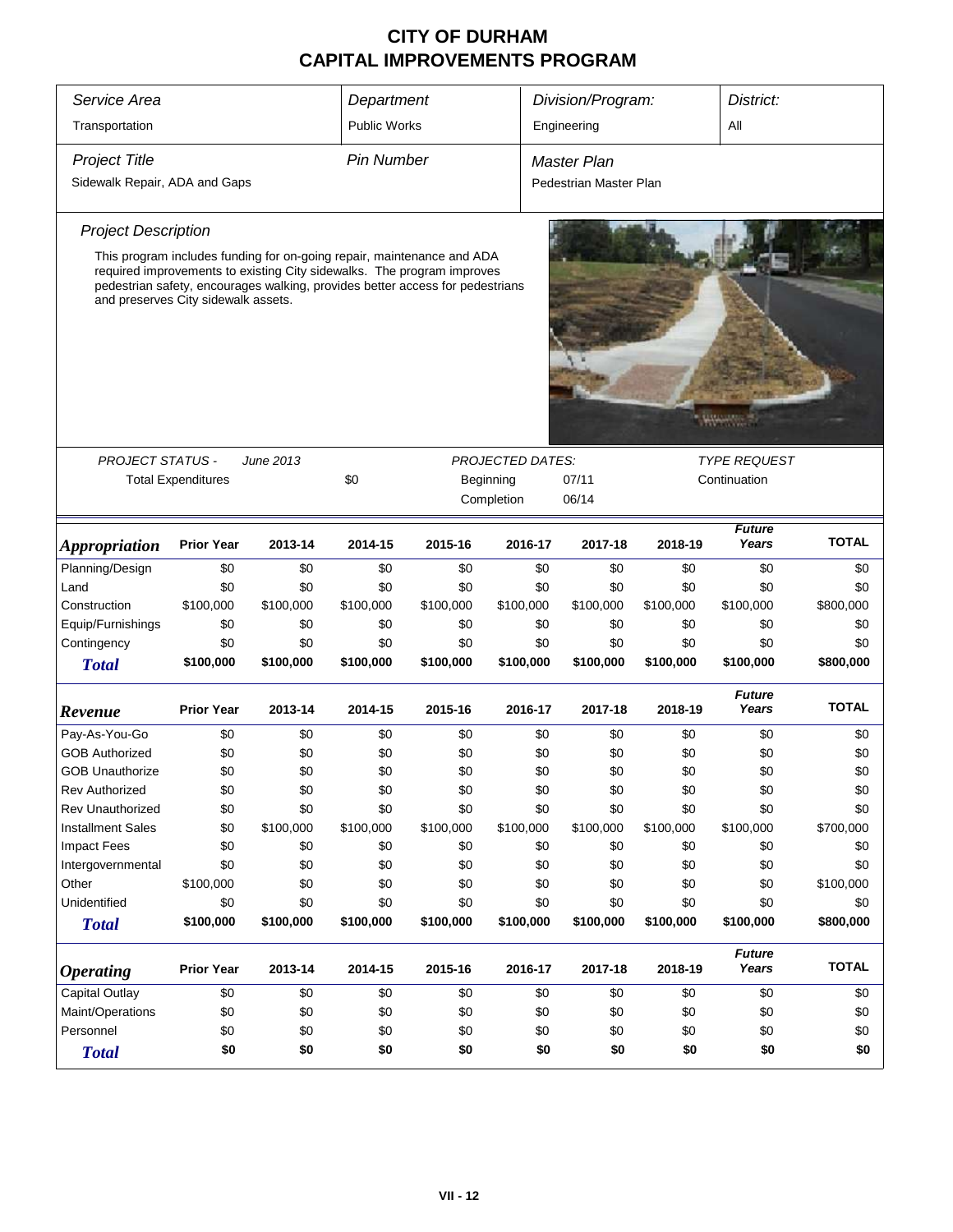| Service Area                |                           |           | Department          |                                                                          |                  | Division/Program:  |         | District:              |              |  |
|-----------------------------|---------------------------|-----------|---------------------|--------------------------------------------------------------------------|------------------|--------------------|---------|------------------------|--------------|--|
| Transportation              |                           |           | <b>Public Works</b> |                                                                          |                  |                    |         | All                    |              |  |
| <b>Project Title</b>        |                           |           | <b>Pin Number</b>   |                                                                          |                  | <b>Master Plan</b> |         |                        |              |  |
| <b>Street Maintenance</b>   |                           |           |                     |                                                                          |                  |                    |         |                        |              |  |
|                             |                           |           |                     |                                                                          |                  |                    |         |                        |              |  |
| <b>Project Description</b>  |                           |           |                     |                                                                          |                  |                    |         |                        |              |  |
|                             |                           |           |                     | This project provides maintenance and repairs to City of Durham Streets. |                  |                    |         |                        |              |  |
|                             |                           |           |                     |                                                                          |                  |                    |         |                        |              |  |
|                             |                           |           |                     |                                                                          |                  |                    |         |                        |              |  |
|                             |                           |           |                     |                                                                          |                  |                    |         |                        |              |  |
|                             |                           |           |                     |                                                                          |                  |                    |         |                        |              |  |
|                             |                           |           |                     |                                                                          |                  |                    |         |                        |              |  |
| PROJECT STATUS -            |                           | June 2013 |                     |                                                                          | PROJECTED DATES: |                    |         | <b>TYPE REQUEST</b>    |              |  |
|                             | <b>Total Expenditures</b> | \$25,992  |                     | Beginning                                                                |                  | 07/11              |         | Continuation           |              |  |
|                             |                           |           |                     | Completion                                                               |                  | 06/13              |         |                        |              |  |
| <i><b>Appropriation</b></i> | <b>Prior Year</b>         | 2013-14   | 2014-15             | 2015-16                                                                  | 2016-17          | 2017-18            | 2018-19 | <b>Future</b><br>Years | <b>TOTAL</b> |  |
| Planning/Design             | \$0                       | \$0       | \$0                 | \$0                                                                      | \$0              | \$0                | \$0     | \$0                    | \$0          |  |
| Land                        | \$0                       | \$0       | \$0                 | \$0                                                                      | \$0              | \$0                | \$0     | \$0                    | \$0          |  |
| Construction                | \$500,000                 | \$0       | \$0                 | \$0                                                                      | \$0              | \$0                | \$0     | \$0                    | \$500,000    |  |
| Equip/Furnishings           | \$0                       | \$0       | \$0                 | \$0                                                                      | \$0              | \$0                | \$0     | \$0                    | \$0          |  |
| Contingency                 | \$0                       | \$0       | \$0                 | \$0                                                                      | \$0              | \$0                | \$0     | \$0                    | \$0          |  |
| <b>Total</b>                | \$500,000                 | \$0       | \$0                 | \$0                                                                      | \$0              | \$0                | \$0     | \$0                    | \$500,000    |  |
|                             |                           |           |                     |                                                                          |                  |                    |         |                        |              |  |
| Revenue                     | <b>Prior Year</b>         | 2013-14   | 2014-15             | 2015-16                                                                  | 2016-17          | 2017-18            | 2018-19 | <b>Future</b><br>Years | <b>TOTAL</b> |  |
| Pay-As-You-Go               | \$0                       | \$0       | \$0                 | \$0                                                                      | \$0              | \$0                | \$0     | \$0                    | \$0          |  |
| <b>GOB Authorized</b>       | \$0                       | \$0       | \$0                 | \$0                                                                      | \$0              | \$0                | \$0     | \$0                    | \$0          |  |
| <b>GOB Unauthorize</b>      | \$0                       | \$0       | \$0                 | \$0                                                                      | \$0              | \$0                | \$0     | \$0                    | \$0          |  |
| <b>Rev Authorized</b>       | \$0                       | \$0       | \$0                 | \$0                                                                      | \$0              | \$0                | \$0     | \$0                    | \$0          |  |
| Rev Unauthorized            | \$0                       | \$0       | \$0                 | \$0                                                                      | \$0              | \$0                | \$0     | \$0                    | \$0          |  |
| <b>Installment Sales</b>    | \$0                       | \$0       | \$0                 | \$0                                                                      | \$0              | \$0                | \$0     | \$0                    | \$0          |  |
| Impact Fees                 | \$0                       | \$0       | \$0                 | \$0                                                                      | \$0              | \$0                | \$0     | \$0                    | \$0          |  |
| Intergovernmental           | \$0                       | \$0       | \$0                 | \$0                                                                      | \$0              | \$0                | \$0     | \$0                    | \$0          |  |
| Other                       | \$500,000                 | \$0       | \$0                 | \$0                                                                      | \$0              | \$0                | \$0     | \$0                    | \$500,000    |  |
| Unidentified                | \$0                       | \$0       | \$0                 | \$0                                                                      | \$0              | \$0                | \$0     | \$0                    | \$0          |  |
| <b>Total</b>                | \$500,000                 | \$0       | \$0                 | \$0                                                                      | \$0              | \$0                | \$0     | \$0                    | \$500,000    |  |
| <b>Operating</b>            | <b>Prior Year</b>         | 2013-14   | 2014-15             | 2015-16                                                                  | 2016-17          | 2017-18            | 2018-19 | <b>Future</b><br>Years | <b>TOTAL</b> |  |
| Capital Outlay              | \$0                       | \$0       | \$0                 | \$0                                                                      | \$0              | \$0                | \$0     | \$0                    | \$0          |  |
| Maint/Operations            | \$0                       | \$0       | \$0                 | \$0                                                                      | \$0              | \$0                | \$0     | \$0                    | \$0          |  |
| Personnel                   | \$0                       | \$0       | \$0                 | \$0                                                                      | \$0              | \$0                | \$0     | \$0                    | \$0          |  |
| <b>Total</b>                | \$0                       | \$0       | \$0                 | \$0                                                                      | \$0              | \$0                | \$0     | \$0                    | \$0          |  |
|                             |                           |           |                     |                                                                          |                  |                    |         |                        |              |  |